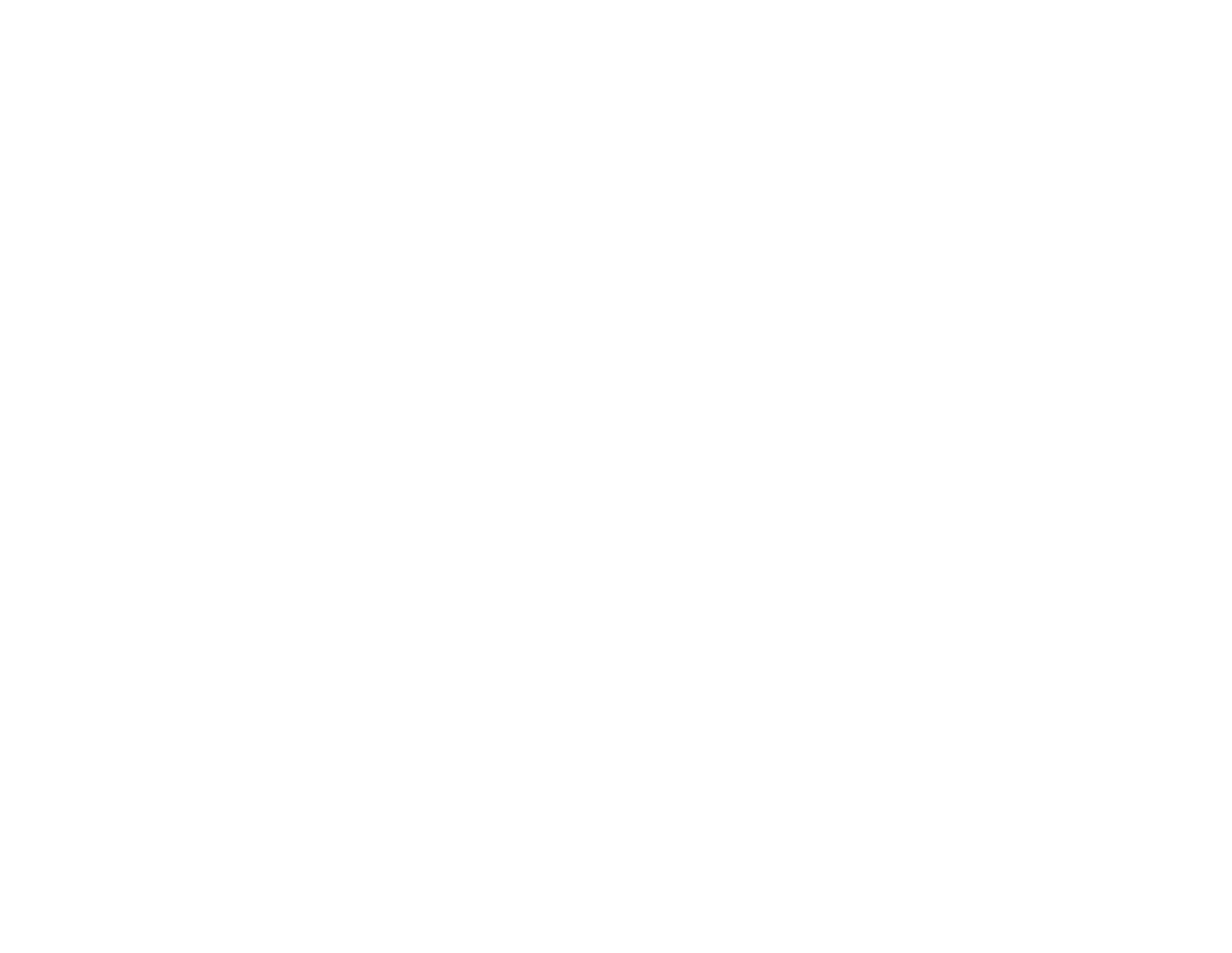## **Table of Contents**

Section I: Executive Summary **Page 5** and the section I: Executive Summary Percent of Your Students Ready for College-Level Coursework Five Year Trends—Percent of Students Who Met College Readiness Benchmarks Five Year Trends—Average ACT Scores Five Year Trends—Average ACT Scores by Level of Preparation Five Year Trends—Percent and Average Composite Score by Race/Ethnicity Percent of Students in College Readiness Standards Score Ranges Average ACT College Reportable Scores by Test Session Duration Percent of Students Who Met College Readiness Benchmark Scores by Test Session Duration Section II: Academic Achievement **Page 11** Page 11 ACT Score Distributions, Cumulative Percentages, Averages, and Quartile Values Average ACT Composite Scores for Race/Ethnicity by Level of Preparation Average ACT Scores by Race/Ethnicity Percent of Students in College Readiness Standards Score Ranges Average ACT Scores by Gender Percent of Students Who Met College Readiness Benchmark Scores by Gender College Readiness Benchmark Percent and Average ACT Scores by Overall High School Curriculum College Readiness Benchmark Percent and Average ACT Scores by Content-Specific Curriculum Section III: College Readiness & Impact of Course Rigor Page 17 Percent of Students Who Met ACT College Readiness Benchmark Scores by Race/Ethnicity Average ACT Scores and Average ACT Score Changes by Common Course Patterns College Readiness Percents by Common Course Patterns Section IV: Career and Educational Aspirations **Page 25** Page 25 Distribution of Planned Educational Majors for All Students by College Plans Average ACT Composite Scores for Racial/Ethnic Groups by Post-Secondary Educational Aspirations Students' Score Report Preferences at Time of Testing Section V: Optional Writing Test Results **Page 29** Page 29 Average ACT English and Writing Scores by Race/Ethnicity and Gender for students who took ACT Writing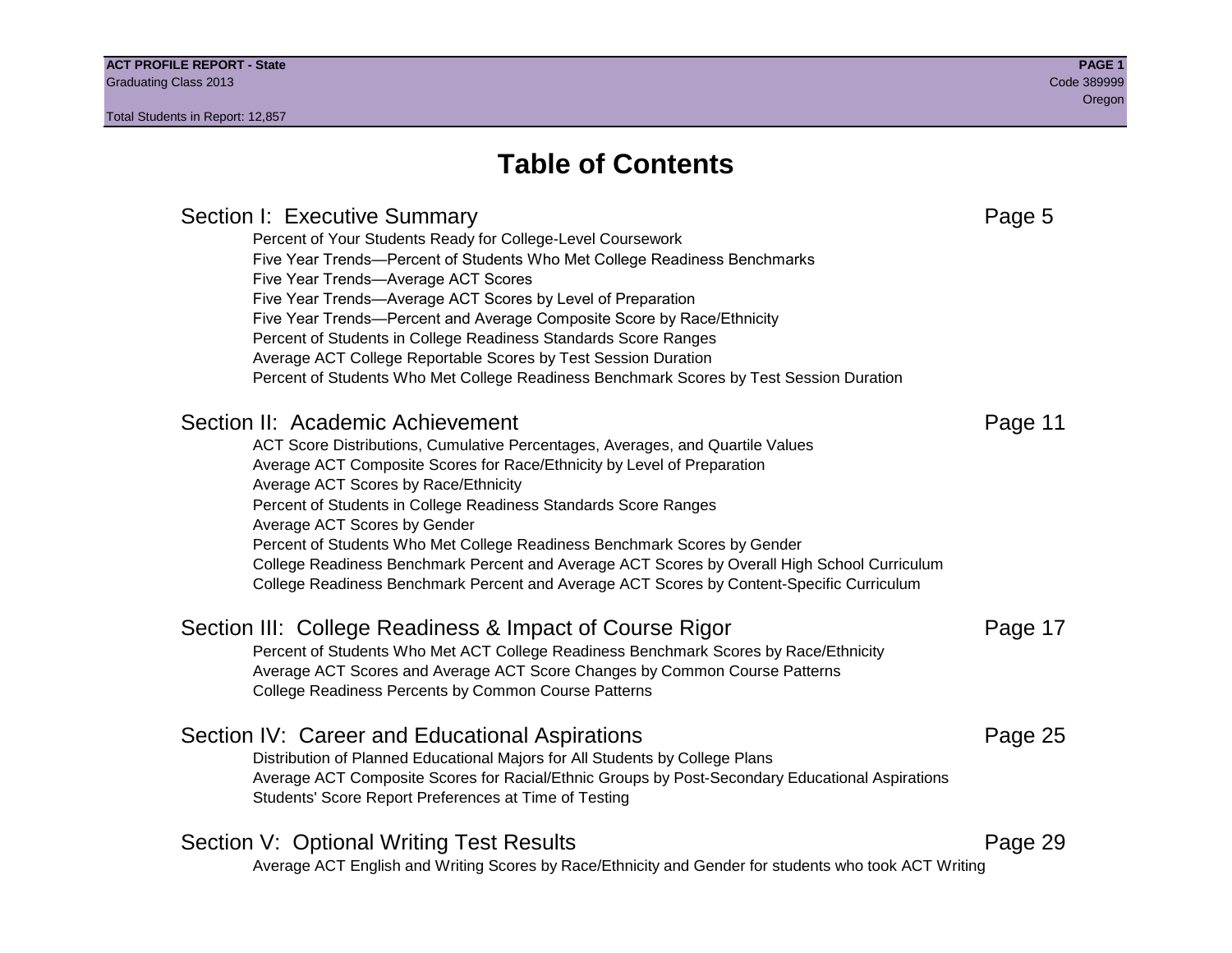This report provides information about the performance of your 2013 graduating seniors who took the ACT as sophomores, juniors, or seniors; and self-reported at the time of testing that they were scheduled to graduate in 2013. Beginning with the Graduating Class of 2013, all students whose scores are college reportable, both standard and extended time tests, are now included in the report.

This report focuses on:

**Performance** - student test performance in the context of college readiness

**Access** - number of your graduates exposed to college entrance testing and the percent of race/ethnicity participation

**Course Selection** - percent of students pursuing a core curriculum

**Course Rigor** - impact of rigorous coursework on achievement

**College Readiness** - percent of students meeting ACT College Readiness Benchmark Scores in each content area

**Awareness** - extent to which student aspirations match performance

**Articulation** - colleges and universities to which your students send test results

Each year, test data for a school, district, and the state represents a different cohort of students. ACT encourages educators to focus on trends (3, 5, 10 years), not year-to-year changes. Such changes can represent normal – even expected – fluctuations. On the other hand, trend lines offer more insight into what is happening in a school, district, or the state.

Furthermore, ACT encourages educators to measure student performance in the context of college readiness measures. The focus should be on the number and percentage of students who met or exceeded ACT's College Readiness Benchmark Scores, a measure that is much more meaningful and understandable than an average composite score for a group of students.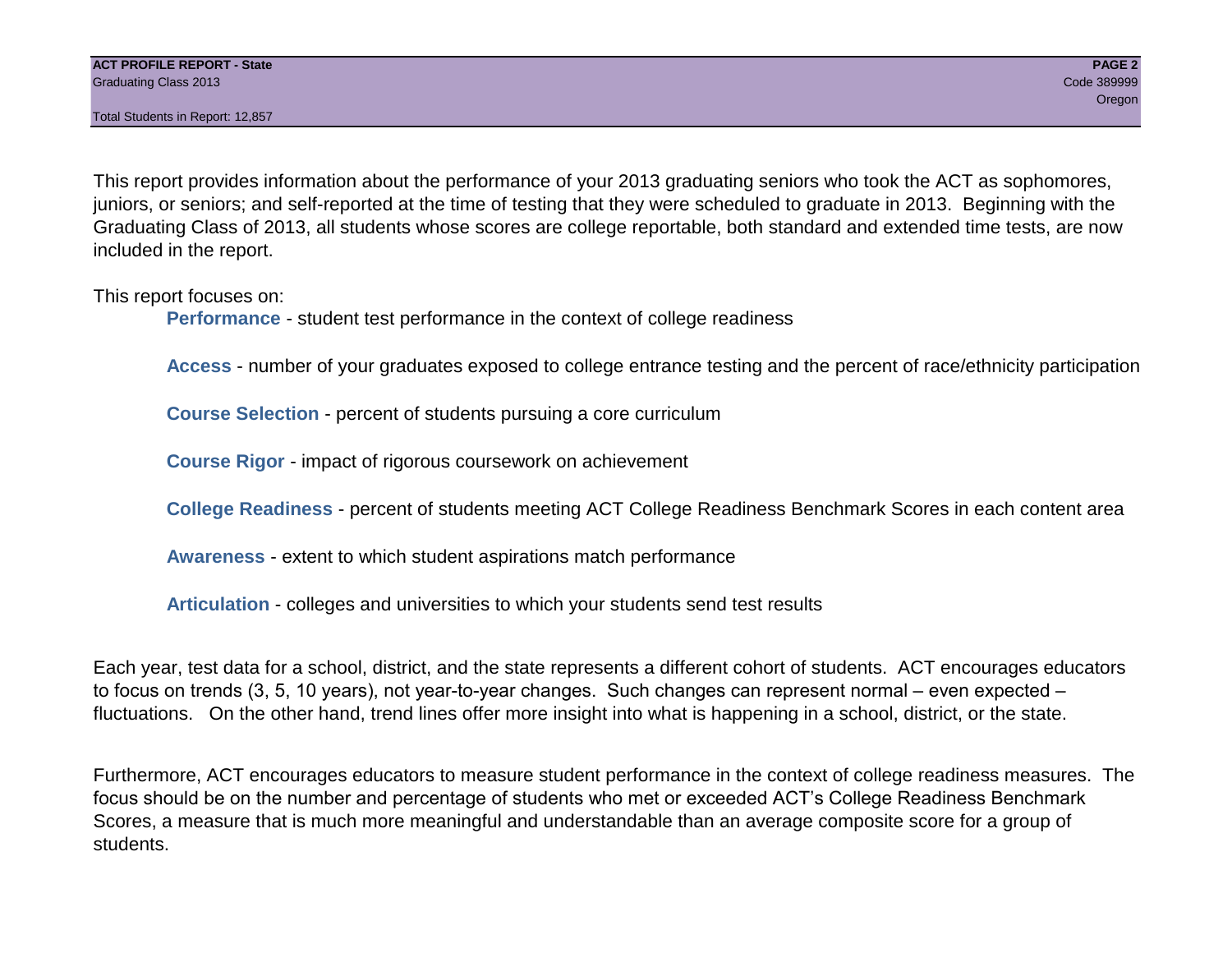### **The ACT is a curriculum-based measure of college readiness. ACT components include:**

Tests of academic achievement in English, math, reading, science, and writing (optional) High school grade and course information Student Profile Section Career Interest Inventory

### **The ACT:**

Every few years, ACT conducts the **ACT National Curriculum Survey** to ensure its curriculum-based assessment tools accurately measure the skills high school teachers teach and instructors of entry-level college courses expect. The ACT is the only college readiness test designed to reflect the results of such a survey.

ACT's **College Readiness Standards** are sets of statements intended to help students, parents and educators understand the meaning of test scores. The standards relate test scores to the types of skills needed for success in high school and beyond. They serve as a direct link between what students have learned and what they are ready to do next. The ACT is the only college readiness test for which scores can be tied directly to standards. *Connecting College Readiness Standards to the Classroom* interpretive guides can be found at www.act.org/standard/infoserv.html.

Only the ACT reports **College Readiness Benchmark Scores** – A benchmark score is the minimum score needed on an ACT subject-area test to indicate a 50% chance of obtaining a B or higher or about a 75% chance of obtaining a C or higher in the corresponding credit-bearing college courses, which include English Composition, Algebra, Social Science and Biology. These scores were empirically derived based on the actual performance of students in college. The College Readiness Benchmark Scores, updated for 2013, are:

| College Course/Course Area | <b>ACT Test</b> | <b>Benchmark Score</b> |
|----------------------------|-----------------|------------------------|
| <b>English Composition</b> | English         | 18                     |
| Algebra                    | Mathematics     | 22                     |
| <b>Social Sciences</b>     | Reading         | 22                     |
| Biology                    | Science         | 23                     |

For more information, go to www.act.org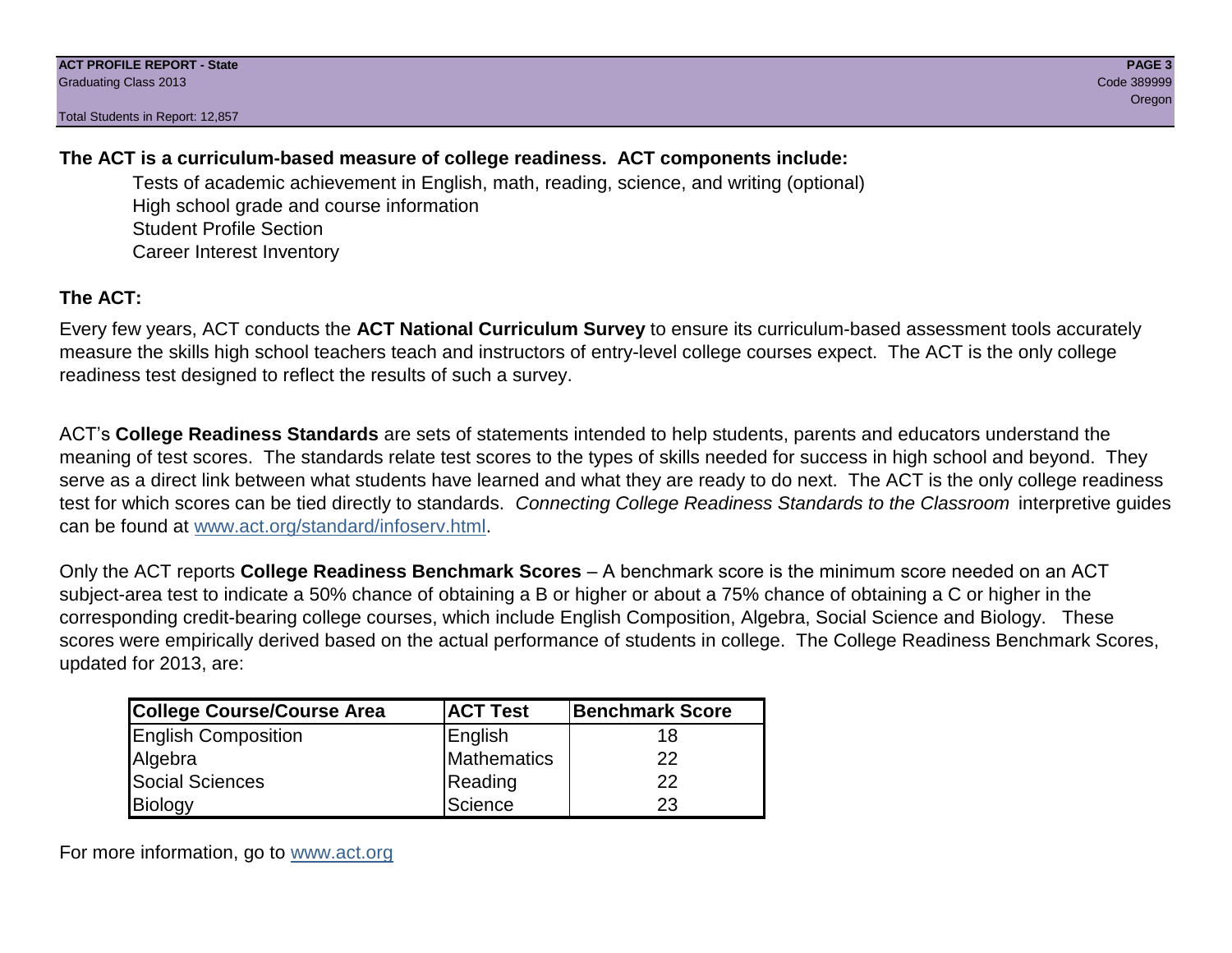#### **How to Improve Scores and Increase College Readiness**

31% of your students met all four ACT College Readiness Benchmark Scores (Table 1.1). To improve students' scores and increase the percentage of students identified as college ready, ACT suggests:

PROVIDING ACCESS FOR ALL STUDENTS TO TAKE THE ACT: 12,857 of your students are included in this report (the 'cohort'). Increasing access insures that more students have the opportunity to consider college and allows the reader to use this report to evaluate how well courses and instructional programs are preparing students for college and work.

MAKING CORE CURRICULUM A PRIORITY: Emphasize the need for all students to develop college and work ready skills, regardless of postsecondary aspirations. 59% of the students in the cohort reported taking courses that would be considered 'Core or More' (Table 1.4).

MAKING SURE STUDENTS ARE TAKING THE RIGHT KINDS OF COURSES: Table 3.2 reports 7% of the cohort took less than three years of math courses. Of these students, 10% were college ready. 15% of the cohort reported taking a course sequence of Algebra I, Algebra II, and Geometry. 16% of these students were college ready. In comparison, 64% of the students who took 3 or more years of math beyond Algebra I, Algebra II, and Geometry were college ready. Getting more students ready for Algebra prior to 9th grade will increase the chances that students will be prepared for and take advanced-level math courses.

Similarly, Table 3.2 reports 18% of the cohort took less than three years of natural science courses. 25% of these students were college ready. In comparison, 48% of students who took at least three years of science coursework were college ready.

EVALUATING RIGOR OF COURSES: Table 2.6 reports the percentage of students falling in each of the ACT College Readiness Standards score ranges. For example, approximately 41% of the cohort fall into the lowest three Mathematics score ranges. To increase these students' achievement, identify the standards they should focus on next by accessing ACT's College Readiness Standards at www.act.org/standard.

PLAN GUIDANCE ACTIVITIES BASED ON STUDENTS' CAREER AND COLLEGE ASPIRATIONS: Data in Tables 4.1 and 4.2 enable the reader to determine if aspirations are consistent with academic performance and whether among students with similar aspirations, academic performance is consistent across racial/ethnic groups.

For more information on interpreting data in this report, or to learn how ACT can help your students improve their readiness for college and the workplace, contact ACT Customer Service at 319-337-1309 or customerservices@act.org.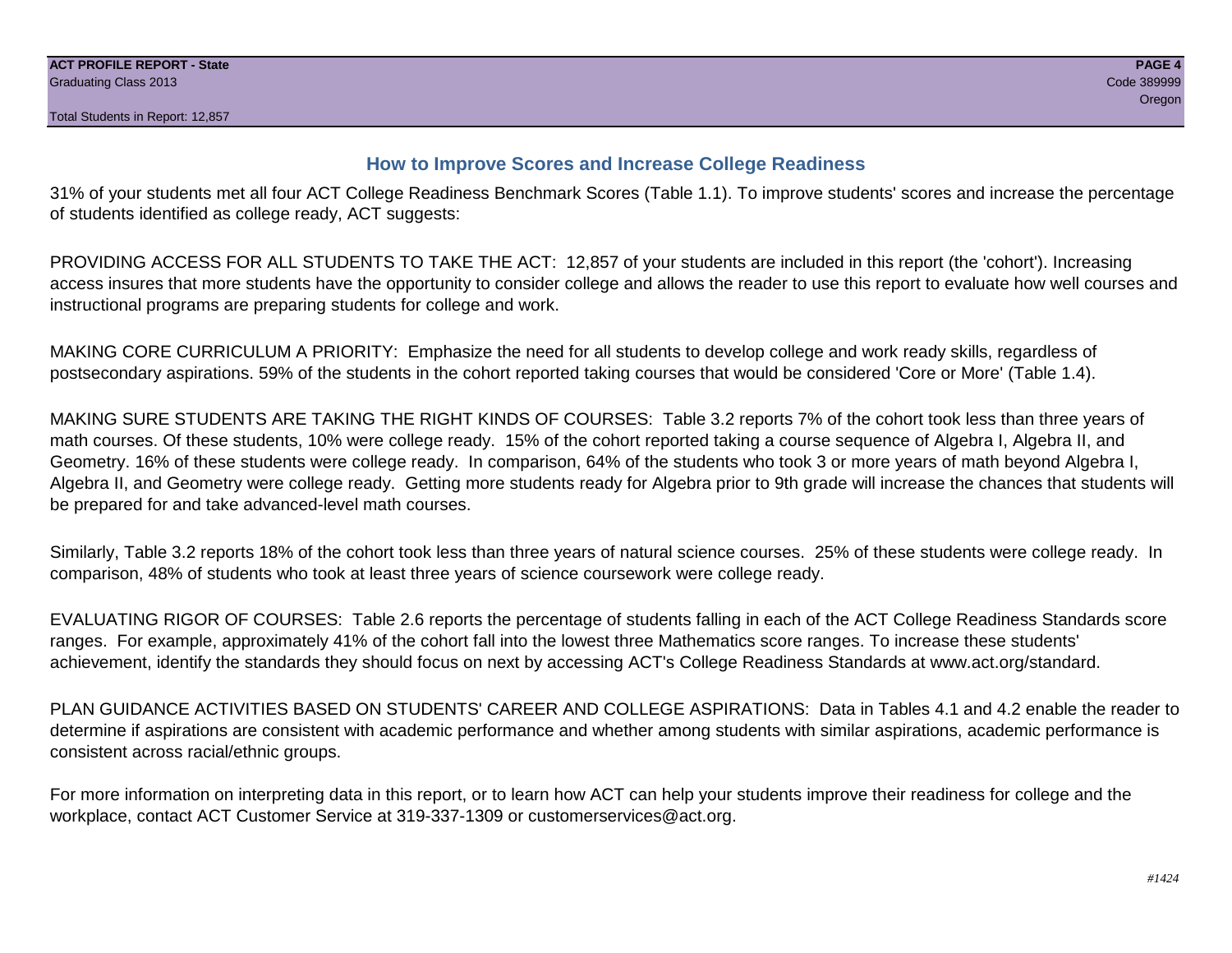**ACT PROFILE REPORT - State: SECTION I, EXECUTIVE SUMMARY PAGE 5** Graduating Class 2013 Code 389999

Total Students in Report: 12,857

oregon and the contract of the contract of the contract of the contract of the contract of the contract of the

## Section I Executive Summary

Beginning with the Graduating Class of 2013, all students whose scores are college reportable, both standard and extended time tests, are now included. Also beginning with the 2013 Graduating Class data, College Readiness Benchmarks for Reading and Science were updated to reflect the most recent college coursework research.

> To find the results of only standard time or extended time test takers, refer to Tables 1.7 and 1.8 on page 10.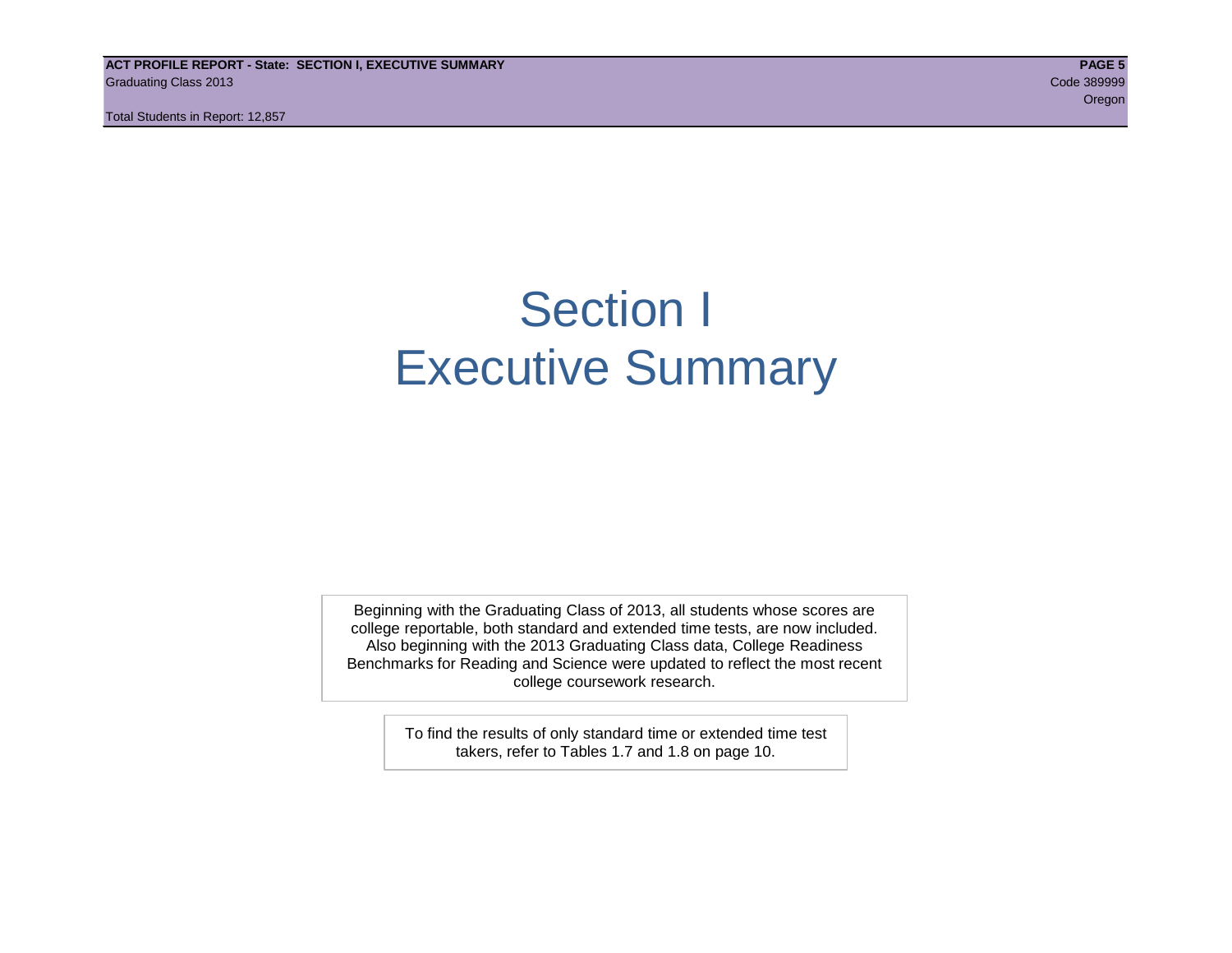#### **ACT PROFILE REPORT - State: SECTION I, EXECUTIVE SUMMARY PAGE 6** Graduating Class 2013 Code 389999

Total Students in Report: 12,857





**A benchmark score is the minimum score needed on an ACT subject-area test to indicate a 50% chance of obtaining a B or higher or about a 75% chance of obtaining a C or higher in the corresponding credit-bearing college course.**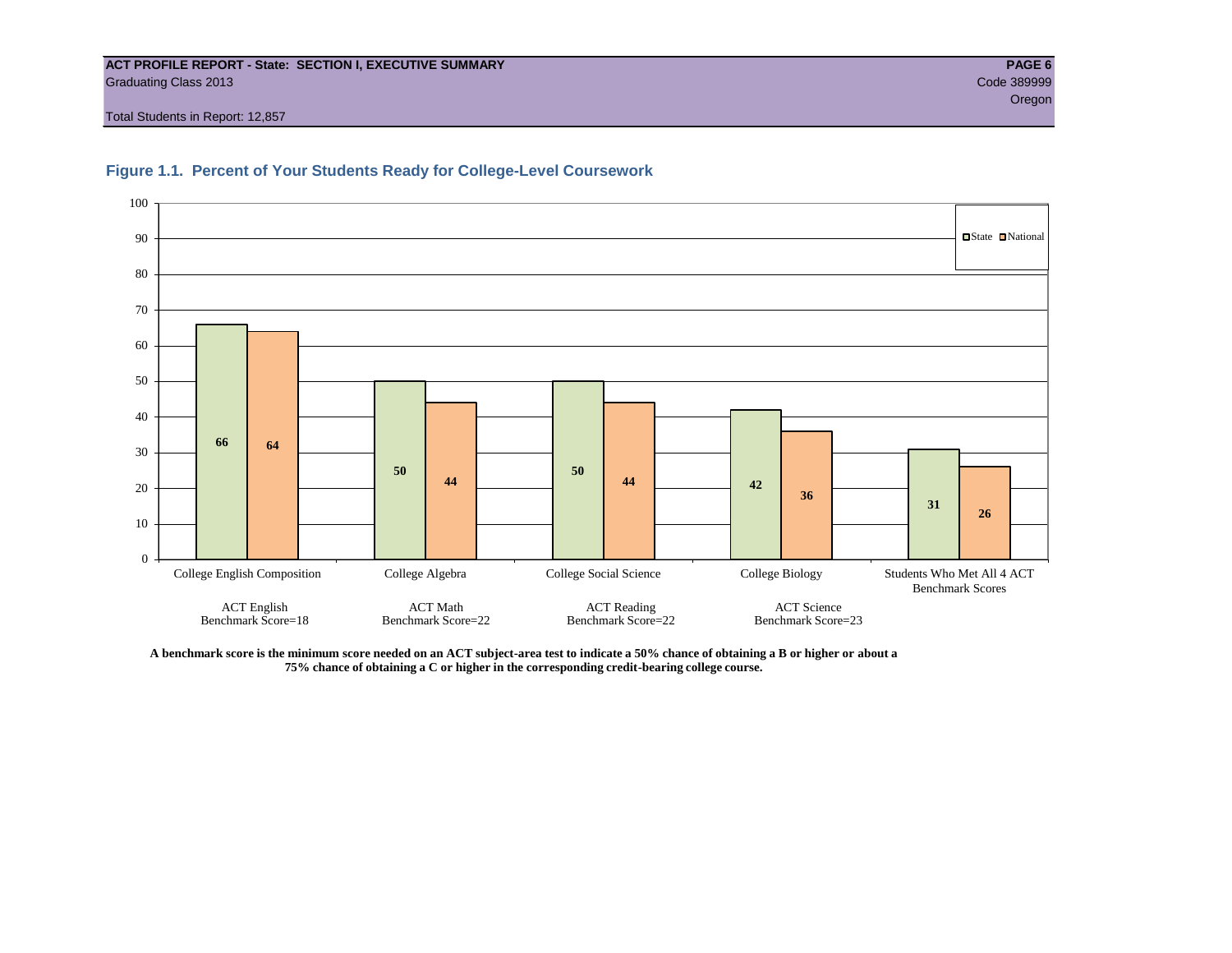#### **ACT PROFILE REPORT - State: SECTION I, EXECUTIVE SUMMARY PAGE 7** Graduating Class 2013 Code 389999

oregon and the contract of the contract of the contract of the contract of the contract of the Cregon of the C

Total Students in Report: 12,857

|      |               | <b>Number of Students</b> | <b>Percent Who Met Benchmarks</b> |          |                    |          |              |                 |                |          |                     |                 |  |  |
|------|---------------|---------------------------|-----------------------------------|----------|--------------------|----------|--------------|-----------------|----------------|----------|---------------------|-----------------|--|--|
|      | <b>Tested</b> |                           | <b>English</b>                    |          | <b>Mathematics</b> |          | Reading      |                 | <b>Science</b> |          | <b>Met All Four</b> |                 |  |  |
| Year | <b>State</b>  | <b>National</b>           | <b>State</b>                      | National |                    | National | <b>State</b> | <b>National</b> |                | National | <b>State</b>        | <b>National</b> |  |  |
| 2009 | 1,560         | ,480,469                  | 66                                | 67       | 47                 | 42       | 56           | 53              | 31             | 28       | 26                  | 23              |  |  |
| 2010 | 11,579        | .568.835                  | 66                                | 66       | 48                 | 43       | 57           | 52              | 33             | 29       | 27                  | 24              |  |  |
| 2011 | 11.715        | .623,112                  | 66                                | 66       | 49                 | 45       | 55           | 52              | 32             | 30       | 27                  | 25              |  |  |
| 2012 | 12,462        | .666,017                  | 66                                | 67       | 49                 | 46       | 55           | 52              | 35             | 31       | 29                  | 25              |  |  |
| 2013 | 12,857        | 1,799,243                 | 66                                | 64       | 50                 | 44       | 50           | 44              | 42             | 36       | 31                  | 26              |  |  |

#### **Table 1.1. Five Year Trends—Percent of Students Who Met College Readiness Benchmarks**

#### **Table 1.2. Five Year Trends—Average ACT Scores**

|      |              | <b>Number of Students</b> |              |                |                    | <b>Average ACT Scores</b> |                |                 |                |                 |                  |          |  |  |  |
|------|--------------|---------------------------|--------------|----------------|--------------------|---------------------------|----------------|-----------------|----------------|-----------------|------------------|----------|--|--|--|
|      |              | Tested                    |              | <b>English</b> | <b>Mathematics</b> |                           | <b>Reading</b> |                 | <b>Science</b> |                 | <b>Composite</b> |          |  |  |  |
| Year | <b>State</b> | National                  | <b>State</b> | National       | <b>State</b>       | <b>National</b>           | <b>State</b>   | <b>National</b> | <b>State</b>   | <b>National</b> | <b>State</b>     | National |  |  |  |
| 2009 | .560         | .480,469                  | 20.5         | 20.6           | 21.5               | 21.0                      | 21.9           | 21.4            | 21.1           | 20.9            | 21.4             | 21.1     |  |  |  |
| 2010 | .579<br>11   | .568.835                  | 20.5         | 20.5           | 21.5               | 21.0                      | 22.0           | 21.3            | 21.3           | 20.9            | 21.5             | 21.0     |  |  |  |
| 2011 | 11.715       | .623,112                  | 20.6         | 20.6           | 21.6               | 21.1                      | 21.8           | 21.3            | 21.2           | 20.9            | 21.5             | 21.1     |  |  |  |
| 2012 | 12,462       | .666,017                  | 20.6         | 20.5           | 21.6               | 21.1                      | 21.8           | 21.3            | 21.3           | 20.9            | 21.4             | 21.1     |  |  |  |
| 2013 | 12,857       | 1,799,243                 | 20.8         | 20.2           | 21.6               | 20.9                      | 21.9           | 21.1            | 21.3           | 20.7            | 21.5             | 20.9     |  |  |  |

#### **Table 1.3. Five Year Trends—Average ACT Scores Nationwide**

|      | <b>Number of Students</b> |                | <b>Average ACT Scores</b> |         |                |                  |  |  |  |  |  |  |
|------|---------------------------|----------------|---------------------------|---------|----------------|------------------|--|--|--|--|--|--|
| Year | Tested                    | <b>English</b> | <b>Mathematics</b>        | Reading | <b>Science</b> | <b>Composite</b> |  |  |  |  |  |  |
| 2009 | ,480,469                  | 20.6           | 21.0                      | 21.4    | 20.9           | 21.1             |  |  |  |  |  |  |
| 2010 | ,568,835                  | 20.5           | 21.0                      | 21.3    | 20.9           | 21.0             |  |  |  |  |  |  |
| 2011 | ,623,112                  | 20.6           | 21.1                      | 21.3    | 20.9           | 21.1             |  |  |  |  |  |  |
| 2012 | ,666,017                  | 20.5           | 21.1                      | 21.3    | 20.9           | 21.1             |  |  |  |  |  |  |
| 2013 | 1,799,243                 | 20.2           | 20.9                      | 21.1    | 20.7           | 20.9             |  |  |  |  |  |  |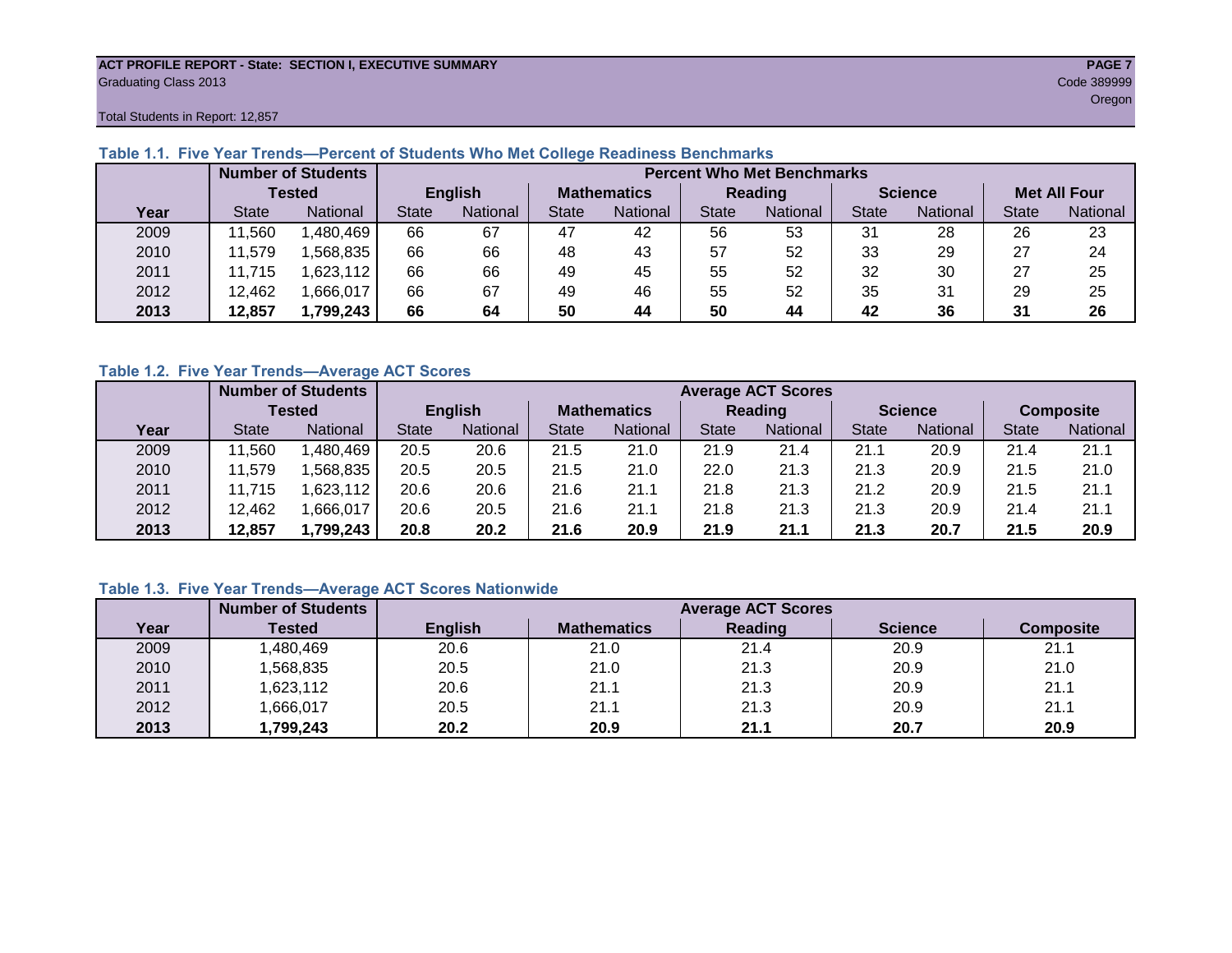#### **ACT PROFILE REPORT - State: SECTION I, EXECUTIVE SUMMARY PAGE 8** Graduating Class 2013 Code 389999

#### Total Students in Report: 12,857

|      |         | <b>Number of Students</b><br>Tested |      | Percent <sup>2</sup> |         | <b>English</b> |         | <b>Mathematics</b> |         | <b>Reading</b> |         | <b>Science</b> |         | <b>Composite</b> |
|------|---------|-------------------------------------|------|----------------------|---------|----------------|---------|--------------------|---------|----------------|---------|----------------|---------|------------------|
|      |         |                                     | Core | <b>Less</b>          |         |                |         |                    |         |                |         |                |         |                  |
|      | Core or | Less than                           | or   | than                 | Core or | Less than      | Core or | Less than          | Core or | Less than      | Core or | Less than      | Core or | Less than        |
| Year | More    | Core                                | More | Core                 | More    | Core           | More    | Core               | More    | Core           | More    | Core           | More    | Core             |
| 2009 | 6,106   | 4,322                               | 53   | 37                   | 22.4    | 18.6           | 23.2    | 19.7               | 23.7    | 20.2           | 22.6    | 19.6           | 23.7    | 19.6             |
| 2010 | 6,509   | 3,935                               | 56   | 34                   | 22.3    | 18.5           | 23.0    | 19.8               | 23.6    | 20.2           | 22.7    | 19.7           | 23.0    | 19.7             |
| 2011 | 6.728   | 3,736                               | 57   | 32                   | 22.4    | 18.4           | 23.1    | 19.8               | 23.4    | 19.9           | 22.5    | 19.5           | 23.0    | 19.5             |
| 2012 | 7,254   | 3.862                               | 58   | 31                   | 22.2    | 18.6           | 22.8    | 19.9               | 23.2    | 20.0           | 22.5    | 19.7           | 22.8    | 19.7             |
| 2013 | 7,574   | 4.068                               | 59   | 32                   | 22.5    | 18.7           | 22.9    | 20.1               | 23.4    | 20.0           | 22.6    | 19.7           | 23.0    | 19.8             |

#### **Table 1.4. Five Year Trends—Average ACT Scores by Level of Preparation**

<sup>1</sup>"Core or More" results correspond to students taking four or more years of English AND three or more years each of math, social studies, and natural science.

 $2$ Percent of all students tested. Numbers will not add up to 100% due to student non-response.

#### **Table 1.5. Five Year Trends—Percent and Average Composite Score by Race/Ethnicity**

|                                        | 2009   |      |      | 2010   |               |      | 2011   |               |      | 2012   |     |      | 2013   |      |      |
|----------------------------------------|--------|------|------|--------|---------------|------|--------|---------------|------|--------|-----|------|--------|------|------|
|                                        | N.     | $\%$ | Avg  | N      | $\frac{9}{6}$ | Avg  | N      | $\frac{9}{6}$ | Avg  | N      | %   | Ava  | N      | $\%$ | Avg  |
| <b>All Students</b>                    | 11.560 | 100  | 21.4 | 11.579 | 100           | 21.5 | 11.715 | 100           | 21.5 | 12.462 | 100 | 21.4 | 12.857 | 100  | 21.5 |
| Black/African American                 | 376    |      | 16.8 | 440    | 4             | 16.5 | 416    |               | 16.6 | 356    | 3   | 16.5 | 379    |      | 16.4 |
| American Indian/Alaska Native          | 172    |      | 18.0 | 189    | ⌒             | 18.2 | 163    |               | 18.2 | 129    |     | 17.6 | 120    |      | 18.0 |
| White                                  | 7,360  | 64   | 22.3 | 7,276  | 63            | 22.6 | 7.171  | 61            | 22.6 | 7,500  | 60  | 22.5 | 7,805  | 61   | 22.7 |
| Hispanic/Latino                        | 934    |      | 17.3 | 1,048  | 9             | 17.1 | .276   |               | 17.5 | 1.670  | 13  | 17.9 | 1,767  | 14   | 17.7 |
| Asian                                  | 887    |      | 21.6 | 888    | 8             | 21.6 | 923    | 8             | 22.4 | 799    | 6   | 22.7 | 853    |      | 22.8 |
| Native Hawaiian/Other Pacific Islander |        |      |      |        | 0             |      | 16     | 0             | 20.8 | 104    |     | 18.2 | 80     |      | 17.4 |
| Two or more races                      | 379    |      | 20.9 | 454    | 4             | 21.6 | 506    | Δ             | 21.7 | 755    | 6   | 21.6 | 895    |      | 21.7 |
| Prefer not to respond/No response      | .452   | 13   | 21.2 | .284   |               | 20.4 | .244   |               | 20.2 | .149   | 9   | 21.2 | 958    |      | 21.0 |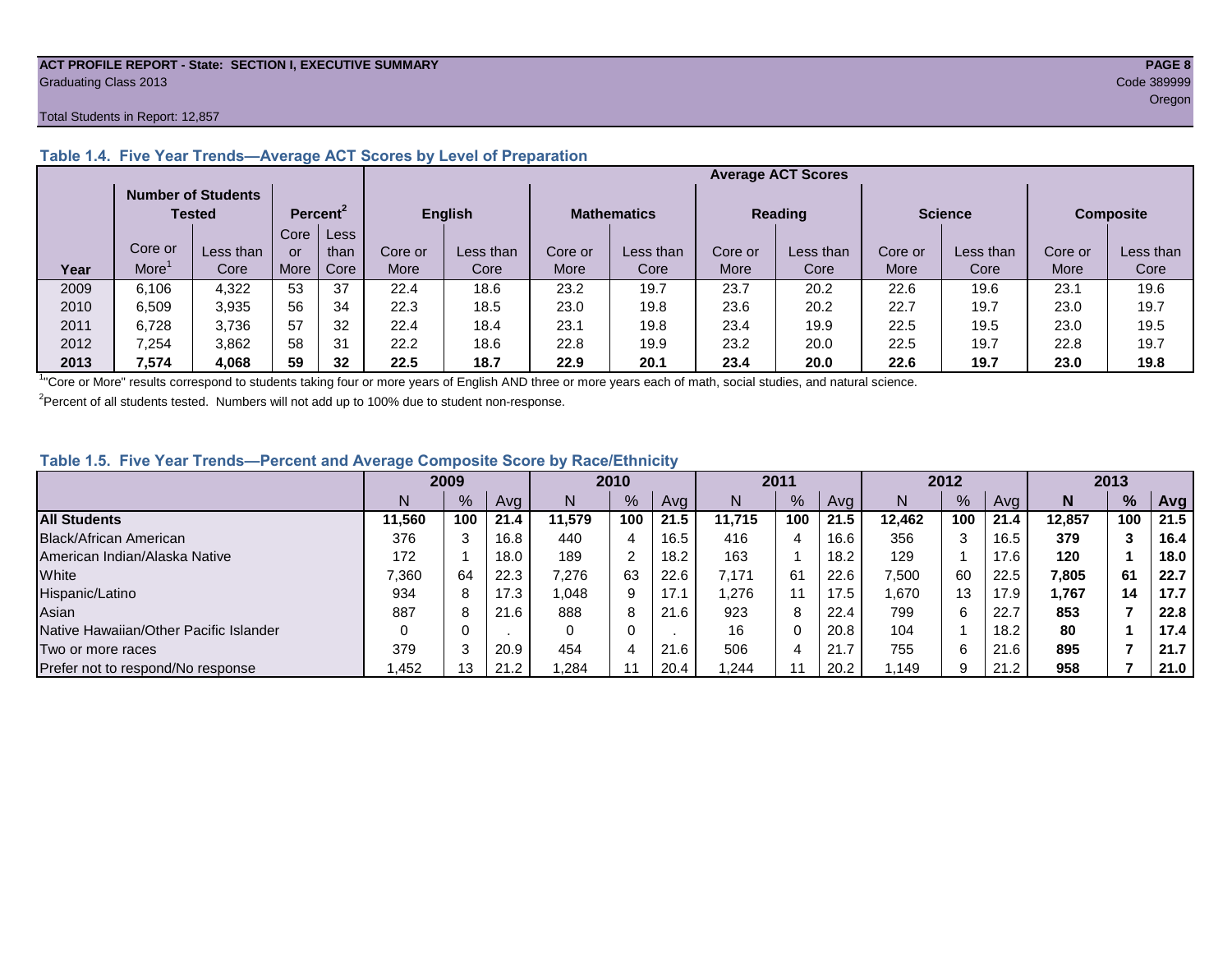## **ACT PROFILE REPORT - State: SECTION I, EXECUTIVE SUMMARY PAGE 9** Graduating Class 2013 Code 389999

oregon and the contract of the contract of the contract of the contract of the contract of the contract of the

#### Total Students in Report: 12,857

#### **Table 1.6. Percent of Students in College Readiness Standards Score Ranges**

| <b>CRS</b>    | <b>English</b>        | <b>Mathematics</b>                    | Reading             | <b>Science</b>      |
|---------------|-----------------------|---------------------------------------|---------------------|---------------------|
| Range         | (Benchmark = $18$ )   | (Benchmark = $22$ )                   | (Benchmark = $22$ ) | $(Benchmark = 23)$  |
|               | 100%                  | 100%                                  | 100%                | 100%                |
| $1 - 12$      | 50%<br>14%<br>13%     | 50%<br>$1\%$<br>$1\%$                 | 50%<br>$9\%$<br>8%  | 50%<br>$7\%$<br>6%  |
|               | $0\%$                 | $0\%$                                 | $0\%$               | $0\%$               |
| $13 - 15$     | 100%                  | 100%                                  | 100%                | 100%                |
|               | 50%<br>13%<br>11%     | 50%<br>14%<br>12%                     | 50%<br>13%<br>11%   | 50%<br>10%<br>$9\%$ |
|               | $0\%$                 | $0\%$                                 | $0\%$               | $0\%$               |
|               | 100%                  | 100%                                  | 100%                | 100%                |
| $16 - 19$     | 50%<br>18%<br>16%     | 33%<br>28%<br>50%                     | 50%<br>21%<br>17%   | 50%<br>23%<br>21%   |
|               | $0\%$                 | $0\%$                                 | $0\%$               | $0\%$               |
|               | 100%                  | 100%                                  | 100%                | 100%                |
| $20 - 23$     | 50%<br>25%<br>23%     | 50%<br>21%<br>19%                     | 50%<br>24%<br>23%   | 30%<br>29%<br>50%   |
|               | $0\%$                 | $0\%$                                 | $0\%$               | $0\%$               |
|               | 100%                  | 100%                                  | 100%                | 100%                |
| 24-27         | 50%<br>18%<br>16%     | 50%<br>25%<br>21%                     | 50%<br>17%<br>15%   | 50%<br>22%<br>20%   |
|               | $0\%$                 | 0%                                    | $0\%$               | 0%                  |
|               | 100%                  | 100%                                  | 100%                | 100%                |
| 28-32         | 50%<br>12%<br>10%     | 50%<br>10%<br>$9\%$                   | 50%<br>15%<br>13%   | 50%<br>10%<br>$8\%$ |
|               | $0\%$                 | $0\%$                                 | $0\%$               | $0\%$               |
|               | 100%                  | 100%                                  | 100%                | 100%                |
| 33-36         | 50%<br>$6\%$<br>$5\%$ | 50%                                   | 50%<br>$8\%$<br>5%  | 50%                 |
|               | $0\%$                 | 4%<br>$3%$<br>$0\%$                   | $0\%$               | $3%$<br>2%<br>$0\%$ |
|               | 100%                  | 100%                                  | 100%                | 100%                |
| % At or Above | 66%<br>64%            | 50%<br>44%                            | 50%<br>44%          | 42%                 |
| Benchmark     | 50%                   | 50%                                   | 50%                 | 36%<br>50%          |
|               | $0\%$                 | 0%                                    | $0\%$               | $0\%$               |
|               |                       | $=$ State<br><b>Contract Contract</b> | $=$ National        |                     |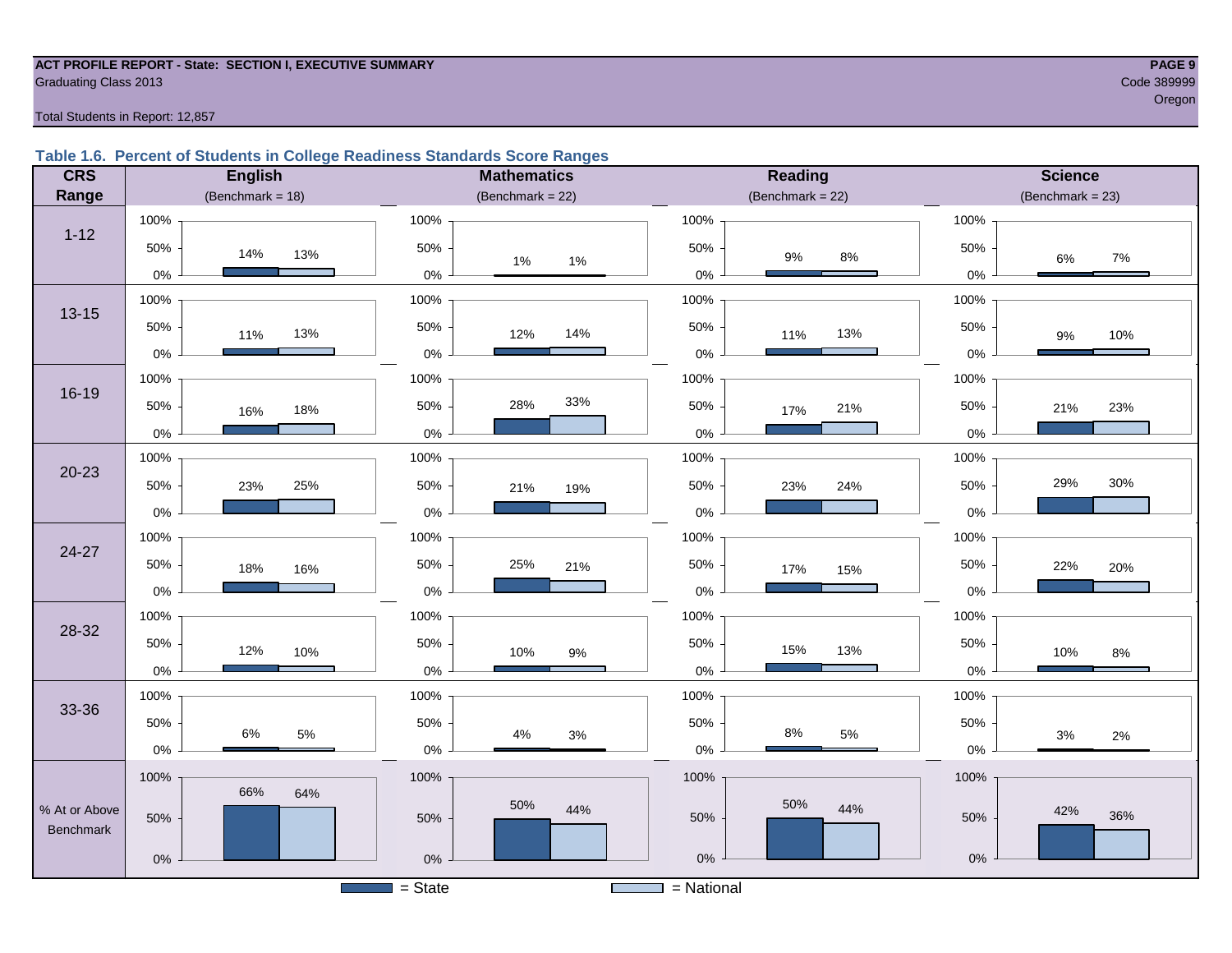#### **ACT PROFILE REPORT- State: SECTION II, ACADEMIC ACHIEVEMENT PAGE 10** Graduating Class 2013 Code 389999

Total Students in Report: 12,857

| <b>Student Group</b> | <b>Test Session</b>  |           |         | <b>Average ACT Scores</b> |             |         |         |           |  |  |  |  |
|----------------------|----------------------|-----------|---------|---------------------------|-------------|---------|---------|-----------|--|--|--|--|
|                      | <b>Duration</b>      | N         | Percent | English                   | Mathematics | Reading | Science | Composite |  |  |  |  |
|                      | <b>Standard Time</b> | 12,487    | 97      | 20.9                      | 21.7        | 21.9    | 21.4    | 21.6      |  |  |  |  |
| <b>State</b>         | <b>Extended Time</b> | 370       | 3       | 17.2                      | 18.4        | 18.9    | 18.3    | 18.3      |  |  |  |  |
|                      | Total                | 12,857    | 100     | 20.8                      | 21.6        | 21.9    | 21.3    | 21.5      |  |  |  |  |
|                      | <b>Standard Time</b> | 1,727,041 | 96      | 20.4                      | 21.0        | 21.3    | 20.9    | 21.0      |  |  |  |  |
| <b>National</b>      | <b>Extended Time</b> | 72,202    | 4       | 15.9                      | 17.7        | 18.1    | 17.9    | 17.5      |  |  |  |  |
|                      | Total                | ,799,243  | 100     | 20.2                      | 20.9        | 21.1    | 20.7    | 20.9      |  |  |  |  |

#### **Table 1.7. Average ACT College Reportable Scores by Test Session Duration**

#### **Table 1.8. Percent of Students Who Met College Readiness Benchmark Scores by Test Session Duration**

| <b>Student Group</b> | <b>Test Session</b>  |         | Met         |         |         |          |
|----------------------|----------------------|---------|-------------|---------|---------|----------|
|                      | <b>Duration</b>      | English | Mathematics | Reading | Science | All Four |
|                      | Standard Time        | 67      | 51          | 51      | 42      | 31       |
| <b>State</b>         | <b>Extended Time</b> | 46      | 26          | 36      | 23      | 15       |
|                      | Total                | 66      | 50          | 50      | 42      | 31       |
|                      | <b>Standard Time</b> | 65      | 45          | 45      | 37      | 27       |
| <b>National</b>      | <b>Extended Time</b> | 35      | 20          | 28      | 20      | 13       |
|                      | Total                | 64      | 44          | 44      | 36      | 26       |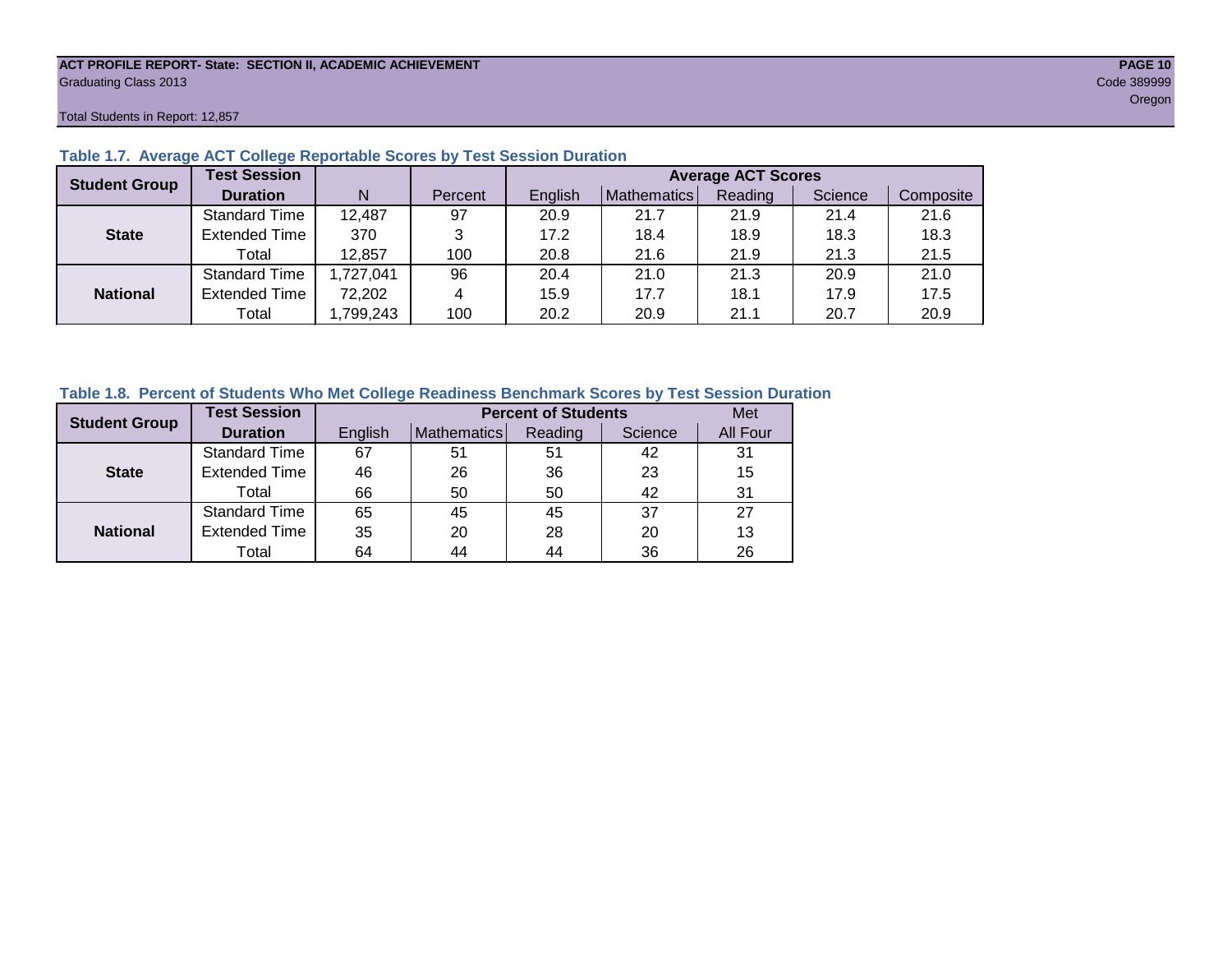## Section II Academic Achievement

Beginning with the Graduating Class of 2013, all students whose scores are college reportable, both standard and extended time tests, are now included. Also beginning with the 2013 Graduating Class data, College Readiness Benchmarks for Reading and Science were updated to reflect the most recent college coursework research.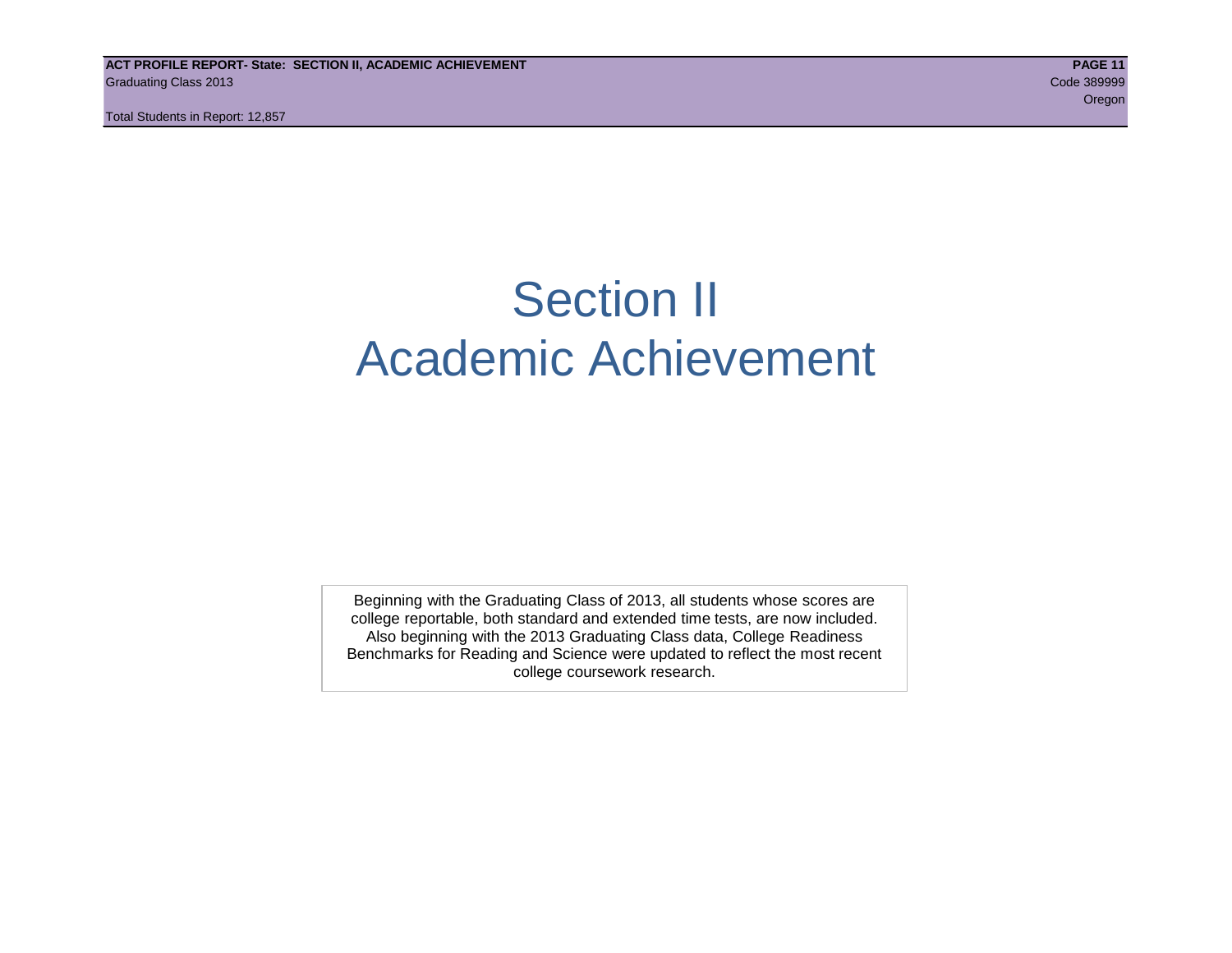### **ACT PROFILE REPORT- State: SECTION II, ACADEMIC ACHIEVEMENT PAGE 12** Graduating Class 2013 Code 389999

Total Students in Report: 12,857

|  | Table 2.1. ACT Score Distributions, Cumulative Percentages (CP <sup>1</sup> ), and Score Averages |  |  |  |
|--|---------------------------------------------------------------------------------------------------|--|--|--|
|  |                                                                                                   |  |  |  |

| <b>ACT Scale</b>         |     | <b>English</b> |              | <b>Mathematics</b> |              | Reading       | <b>Science</b>          |                  |             | <b>Composite</b> | <b>ACT Scale</b> |
|--------------------------|-----|----------------|--------------|--------------------|--------------|---------------|-------------------------|------------------|-------------|------------------|------------------|
| <b>Score</b>             | N   | $\mathsf{CP}$  | $\mathsf{N}$ | CP                 | $\mathsf{N}$ | $\mathsf{CP}$ | ${\sf N}$               | $\mathsf{CP}$    | N           | $\mathsf{CP}$    | <b>Score</b>     |
| 36                       | 68  | 100            | 55           | 100                | 178          | 100           | 75                      | 100              | 15          | 100              | $\overline{36}$  |
| 35                       | 185 | 99             | 94           | 100                | $75\,$       | 99            | 105                     | 99               | 68          | 100              | 35               |
| 34                       | 217 | 98             | 192          | 99                 | 350          | 98            | 60                      | 99               | 113         | 99               | 34               |
| 33                       | 254 | 96             | 116          | 97                 | 367          | 95            | 95                      | 98               | 159         | 98               | 33               |
| 32                       | 210 | 94             | 150          | 96                 | 390          | 92            | 175                     | 97               | 196         | 97               | 32               |
| 31                       | 337 | 93             | 151          | 95                 | 484          | 89            | 244                     | 96               | 254         | 96               | 31               |
| 30                       | 305 | 90             | 228          | 94                 | 387          | 86            | 258                     | 94               | 345         | 94               | 30 <sub>o</sub>  |
| 29                       | 273 | 88             | 273          | 92                 | 232          | 83            | 287                     | 92               | 400         | 91               | 29               |
| 28                       | 472 | 86             | 477          | $90\,$             | 439          | 81            | 292                     | 90               | 498         | 88               | 28               |
| 27                       | 459 | 82             | 686          | 86                 | 413          | 77            | 441                     | 88               | 578         | 84               | 27               |
| 26                       | 526 | 78             | 800          | 81                 | 476          | 74            | 658                     | 84               | 598         | 80               | 26               |
| 25                       | 581 | 74             | 779          | 75                 | 457          | 71            | 729                     | 79               | 704         | 75               | 25               |
| 24                       | 793 | 70             | 917          | 69                 | 879          | 67            | 1,052                   | 73               | 782         | 69               | 24               |
| 23                       | 599 | 64             | 843          | 62                 | 562          | 60            | 875                     | 65               | 852         | 63               | 23               |
| 22                       | 794 | 59             | 683          | 55                 | 787          | 56            | 773                     | 58               | 893         | 57               | 22               |
| 21                       | 761 | 53             | 649          | 50                 | 730          | 50            | 1,133                   | 52               | 784         | 50               | $21$             |
| 20                       | 777 | 47             | 580          | 45                 | 863          | 44            | 988                     | 44               | 785         | 44               | 20               |
| 19                       | 476 | 41             | 684          | $40\,$             | 558          | 37            | 904                     | 36               | 759         | 38               | 19               |
| 18                       | 461 | 37             | 666          | 35                 | 523          | 33            | 683                     | 29               | 708         | 32               | 18               |
| 17                       | 486 | 34             | 1,051        | $30\,$             | 660          | 29            | 455                     | 24               | 640         | 26               | 17               |
| 16                       | 587 | $30\,$         | 1,155        | 22                 | 444          | 24            | 662                     | 20               | 604         | 21               | 16               |
| 15                       | 599 | 25             | 908          | 13                 | 614          | 20            | 423                     | 15               | 579         | 17               | 15               |
| 14                       | 419 | 21             | 417          | $\,6\,$            | 394          | 15            | 338                     | 12               | 488         | 12               | 14               |
| 13                       | 383 | 17             | 184          | $\overline{2}$     | 469          | 12            | 344                     | $\boldsymbol{9}$ | 430         | 8                | 13               |
| 12                       | 325 | 14             | 75           | $\mathbf{1}$       | 458          | 9             | 237                     | 6                | 330         | $\mathbf 5$      | 12               |
| 11                       | 474 | 12             | 20           | $\overline{1}$     | 227          | 5             | 336                     | 4                | 188         | 2                | 11               |
| 10                       | 370 | 8              | 13           |                    | 222          | 3             | 94                      | $\overline{2}$   | 66          | $\overline{1}$   | 10               |
| 9                        | 196 | 5              | 6            |                    | 74           | 2             | 74                      |                  | 24          |                  | 9                |
| 8                        | 246 | 4              | 3            |                    | 62           |               | 26                      |                  | 12          |                  | 8                |
| $\overline{7}$           | 136 | $\overline{2}$ | $\Omega$     |                    | 34           |               | 20                      |                  | 5           |                  | $\overline{7}$   |
| 6                        | 56  |                | 2            |                    | 21           |               | 12                      |                  | $\mathbf 0$ |                  | 6                |
| 5                        | 22  |                | $\mathbf 0$  |                    | $\bf8$       |               | $\overline{2}$          |                  | 0           |                  | 5                |
| $\overline{\mathcal{A}}$ | 6   |                | $\Omega$     |                    | 6            |               | $\overline{4}$          |                  | $\Omega$    |                  |                  |
| 3                        | 3   |                | $\mathbf 0$  |                    | 8            |               | $\overline{\mathbf{c}}$ |                  | $\Omega$    |                  | 3                |
| $\overline{2}$           | 0   |                | 0            |                    | 5            |               | $\mathbf 0$             |                  | $\Omega$    |                  | $\overline{2}$   |
|                          |     | $\mathbf{1}$   | $\Omega$     | $\mathbf{1}$       |              |               |                         |                  | $\Omega$    |                  |                  |
| Avg (SD)                 |     | 20.8(7.0)      |              | 21.6(5.4)          |              | 21.9(6.8)     |                         | 21.3(5.5)        | 21.5(5.6)   |                  | Avg (SD)         |

oregon and the contract of the contract of the contract of the contract of the contract of the contract of the

<sup>1</sup>CP is the cumulative percent of students at or below a score point.

Note: Shaded portions of columns identify the students who met/exceeded the ACT College Readiness Benchmark Scores.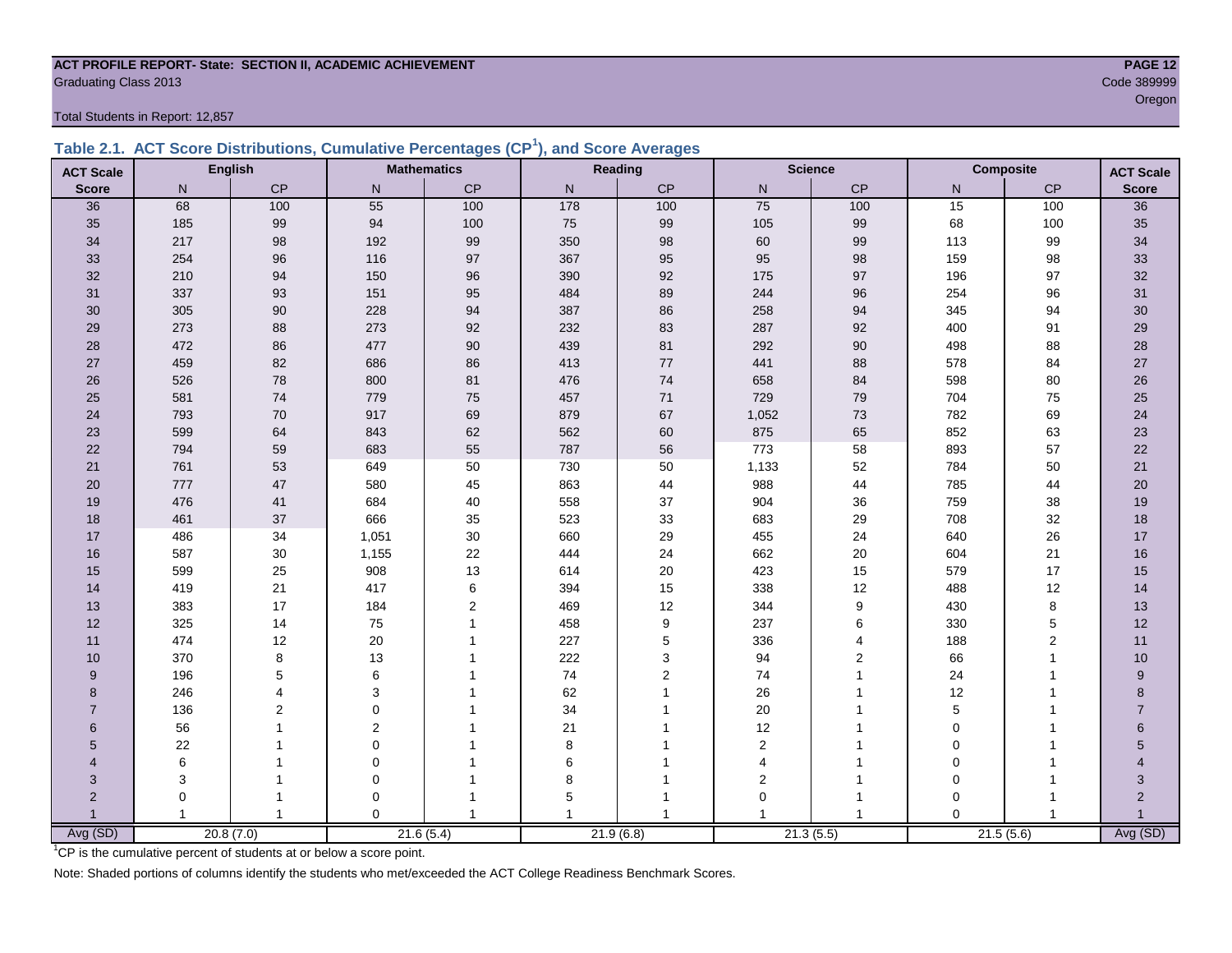#### **ACT PROFILE REPORT- State: SECTION II, ACADEMIC ACHIEVEMENT PAGE 13** Graduating Class 2013 Code 389999

#### Total Students in Report: 12,857

|                  |                         | <b>English</b> |                          |     |                        | <b>Reading</b> |                        |           |                       | <b>Mathematics</b> |                            |                          |                        |           |                  |
|------------------|-------------------------|----------------|--------------------------|-----|------------------------|----------------|------------------------|-----------|-----------------------|--------------------|----------------------------|--------------------------|------------------------|-----------|------------------|
|                  |                         |                |                          |     | <b>Social Studies/</b> |                |                        |           | <b>Pre/Elementarv</b> |                    | <b>Algebra/ Coordinate</b> |                          | <b>Plane Geometry/</b> |           |                  |
| <b>ACT Scale</b> | <b>Usage/ Mechanics</b> |                | <b>Rhetorical Skills</b> |     | <b>Sciences</b>        |                | <b>Arts/Literature</b> |           | Algebra               |                    | Geometry                   |                          | <b>Trigonometry</b>    |           | <b>ACT Scale</b> |
| <b>Score</b>     | N.                      | <b>CP</b>      | N                        | CP  | N                      | <b>CP</b>      | N                      | <b>CP</b> | N                     | <b>CP</b>          | N.                         | <b>CP</b>                | N.                     | <b>CP</b> | <b>Score</b>     |
| 18               | 548                     | 100            | 297                      | 100 | 556                    | 100            | 636                    | 100       | 528                   | 100                | 140                        | 100                      | 182                    | 100       | 18               |
| 17               | 760                     | 96             | 107                      | 98  | 788                    | 96             | 892                    | 95        | 606                   | 96                 | 234                        | 99                       | 41                     | 99        | 17               |
| 16               | 546                     | 90             | 867                      | 97  | 747                    | 90             | 1.041                  | 88        | 629                   | 91                 | 333                        | 97                       | 494                    | 98        | 16               |
| 15               | 705                     | 86             | 1,050                    | 90  | 726                    | 84             | 1,072                  | 80        | 912                   | 86                 | 730                        | 95                       | 939                    | 94        | 15               |
| 14               | 686                     | 80             | 1,033                    | 82  | 708                    | 78             | 544                    | 72        | 814                   | 79                 | 915                        | 89                       | 1,204                  | 87        | 14               |
| 13               | 897                     | 75             | 1,078                    | 74  | 936                    | 73             | 932                    | 67        | 1.435                 | 73                 | 1,503                      | 82                       | 1.370                  | 78        | 13               |
| 12               | 760                     | 68             | 1,275                    | 66  | 1,464                  | 65             | 932                    | 60        | 1,064                 | 62                 | 1,499                      | 70                       | 1,446                  | 67        | 12               |
| 11               | 1.147                   | 62             | 1,320                    | 56  | 1,022                  | 54             | 1,416                  | 53        | 990                   | 53                 | 1,840                      | 58                       | 1,641                  | 56        | 11               |
| 10               | 1,290                   | 53             | 1,064                    | 45  | 1,047                  | 46             | 931                    | 42        | 1,324                 | 46                 | 1,481                      | 44                       | 1,238                  | 43        | 10               |
| 9                | 946                     | 43             | 1,344                    | 37  | 1,051                  | 38             | 796                    | 35        | 768                   | 35                 | 1,274                      | 33                       | 1,882                  | 33        | 9                |
| 8                | 864                     | 36             | 912                      | 27  | 1,353                  | 30             | 904                    | 29        | 1.196                 | 29                 | 1.544                      | 23                       | 978                    | 19        | 8                |
| $\overline{7}$   | 1.010                   | 29             | 762                      | 20  | 745                    | 19             | 688                    | 21        | 1,380                 | 20                 | 317                        | 11                       | 674                    | 11        | $\overline{7}$   |
| 6                | 695                     | 21             | 437                      | 14  | 584                    | 13             | 871                    | 16        | 666                   | 9                  | 528                        | 8                        | 150                    | 6         | 6                |
| 5                | 833                     | 16             | 512                      | 10  | 680                    | 9              | 492                    | 9         | 365                   | 4                  | 73                         | 4                        | 298                    | 5         | 5                |
| 4                | 536                     | 9              | 451                      | 6   | 228                    | 4              | 494                    | 6         | 114                   | 1                  | 264                        | 3                        | 76                     | 2         | 4                |
| 3                | 441                     | 5              | 259                      | 3   | 124                    | $\overline{2}$ | 123                    | 2         | 48                    | $\mathbf 1$        | 151                        | 1                        | 162                    | 2         | 3                |
| $\overline{2}$   | 165                     | 2              | 80                       | 1   | 66                     |                | 81                     |           | 15                    | 1                  | 1                          | 1                        | 45                     |           | $\overline{2}$   |
|                  | 28                      | $\overline{ }$ | 9                        | 1   | 32                     |                | 12                     |           | 3                     | 1                  | 30                         | $\overline{\phantom{a}}$ | 37                     |           |                  |
| Avg (SD)         | 10.3(4.2)               |                | 10.8(3.7)                |     | 11.0(3.9)              |                | 11.2(4.1)              |           | 11.1(3.6)             |                    | 10.8(3.0)                  |                          | 11.0(3.1)              |           | Avg (SD)         |

#### **Table 2.2. ACT Subscore Distributions, Cumulative Percentages (CP<sup>1</sup> ), and Subscore Averages**

 $1$ <sup>-1</sup>CP is the cumulative percent of students at or below a score point.

#### **Table 2.3. ACT Score Quartile Values**

| <b>Quartile</b>      | Enalish  | <b>Mathematics</b> | Reading  | <b>Science</b> | Composite |
|----------------------|----------|--------------------|----------|----------------|-----------|
| Q3 (75th Percentile) | 26       | 26                 | ا ک      | 25             | 26        |
| Q2 (50th Percentile) | <u>.</u> | ົ<br>--            | nr<br>∠∠ | ິ<br>-         | __        |
| Q1 (25th Percentile) |          |                    |          | י ^<br>$\circ$ |           |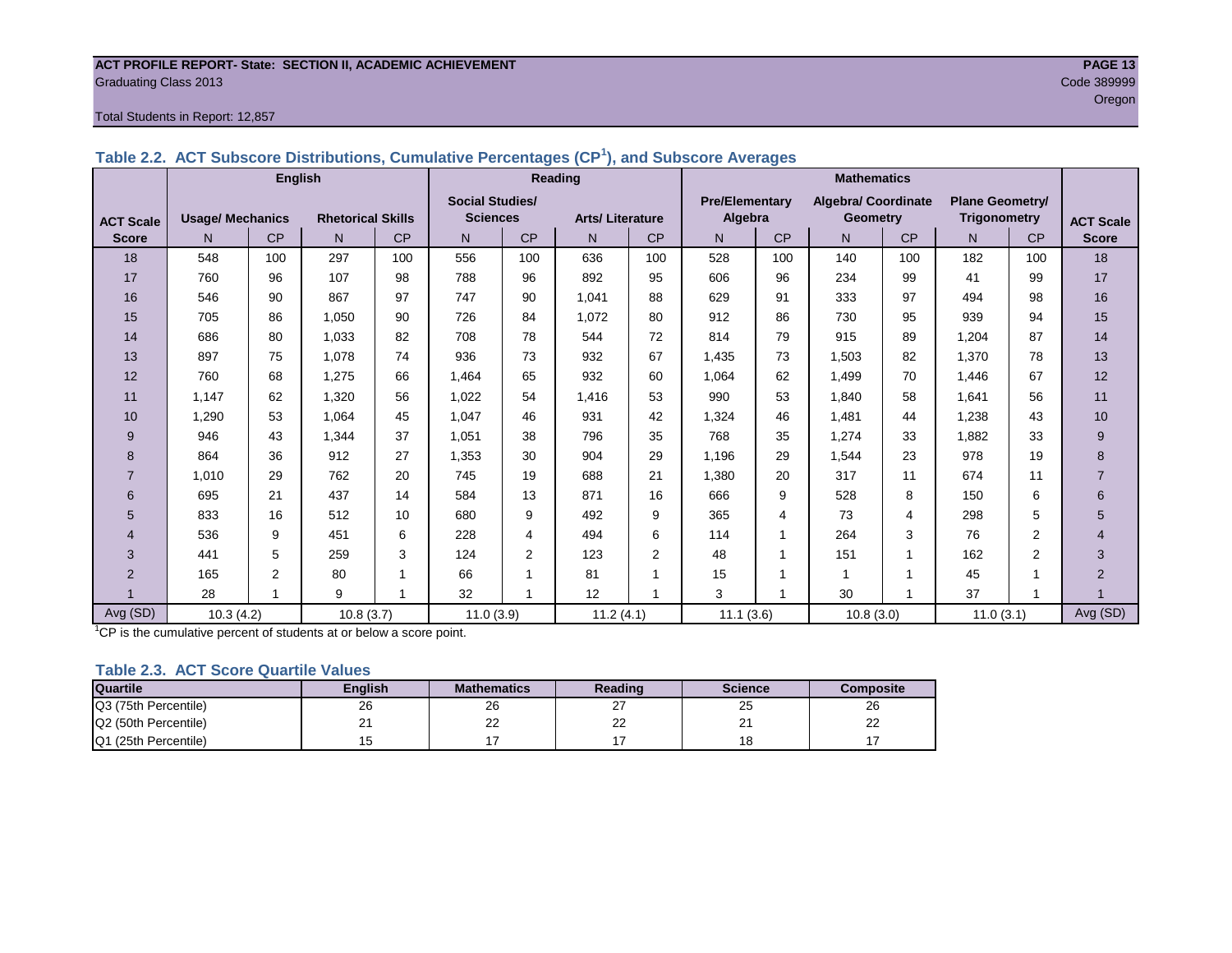#### **Table 2.4. Average ACT Composite Scores for Race/Ethnicity by Level of Preparation**

| <b>Student</b>  |                                 | <b>Number of Students</b> | <b>Percent Taking</b>     |                     | <b>Average ACT Composite Score</b> |
|-----------------|---------------------------------|---------------------------|---------------------------|---------------------|------------------------------------|
| <b>Group</b>    | <b>Race/Ethnicity</b>           | <b>Tested</b>             | Core or More <sup>1</sup> | <b>Core or More</b> | <b>Less Than Core</b>              |
|                 | <b>All Students</b>             | 12,857                    | 59                        | 23.0                | 19.8                               |
|                 | <b>Black/African American</b>   | 379                       | 49                        | 17.7                | 15.8                               |
|                 | American Indian/Alaska Native   | 120                       | 57                        | 19.4                | 16.0                               |
|                 | White                           | 7,805                     | 63                        | 23.7                | 21.0                               |
| <b>State</b>    | Hispanic/Latino                 | 1,767                     | 46                        | 19.4                | 16.5                               |
|                 | Asian                           | 853                       | 60                        | 23.9                | 21.6                               |
|                 | Native Hawaiian/Other Pac. Isl. | 80                        | 48                        | 19.4                | 15.4                               |
|                 | I Two or more races             | 895                       | 57                        | 22.9                | 20.3                               |
|                 | Prefer not/No Response          | 958                       | 51                        | 23.2                | 18.8                               |
|                 | <b>All Students</b>             | 1,799,243                 | 74                        | 21.7                | 18.7                               |
|                 | Black/African American          | 239,598                   | 69                        | 17.5                | 15.6                               |
|                 | American Indian/Alaska Native   | 14,217                    | 62                        | 19.1                | 16.5                               |
|                 | <b>White</b>                    | 1,034,712                 | 76                        | 22.9                | 20.0                               |
| <b>National</b> | Hispanic/Latino                 | 259,741                   | 72                        | 19.5                | 17.2                               |
|                 | Asian                           | 71,677                    | 81                        | 24.1                | 21.5                               |
|                 | Native Hawaiian/Other Pac. Isl. | 4,772                     | 71                        | 20.5                | 17.5                               |
|                 | Two or more races               | 64,221                    | 74                        | 21.9                | 19.2                               |
|                 | Prefer not/No Response          | 110,305                   | 58                        | 22.4                | 18.4                               |

<sup>1</sup>"Core or More" results correspond to students taking four or more years of English AND three or more years each of math, social studies, and natural science.

#### **Table 2.5. Average ACT Scores by Race/Ethnicity**

| <b>Student</b>  |                                 |                |                    |                |                |                  |
|-----------------|---------------------------------|----------------|--------------------|----------------|----------------|------------------|
| Group           | <b>Race/Ethnicity</b>           | <b>English</b> | <b>Mathematics</b> | <b>Reading</b> | <b>Science</b> | <b>Composite</b> |
|                 | <b>All Students</b>             | 20.8           | 21.6               | 21.9           | 21.3           | 21.5             |
|                 | Black/African American          | 14.9           | 17.3               | 16.6           | 16.5           | 16.4             |
|                 | American Indian/Alaska Native   | 16.3           | 17.9               | 18.9           | 18.2           | 18.0             |
|                 | White                           | 22.2           | 22.4               | 23.2           | 22.3           | 22.7             |
| <b>State</b>    | Hispanic/Latino                 | 16.0           | 18.4               | 17.8           | 18.0           | 17.7             |
|                 | Asian                           | 21.7           | 24.6               | 21.8           | 22.5           | 22.8             |
|                 | Native Hawaiian/Other Pac. Isl. | 15.8           | 18.6               | 17.0           | 18.0           | 17.4             |
|                 | Two or more races               | 21.0           | 21.7               | 22.1           | 21.5           | 21.7             |
|                 | Prefer not/No Response          | 20.4           | 21.0               | 21.5           | 20.5           | 21.0             |
|                 | <b>All Students</b>             | 20.2           | 20.9               | 21.1           | 20.7           | 20.9             |
|                 | <b>Black/African American</b>   | 15.7           | 17.2               | 17.0           | 16.9           | 16.9             |
|                 | American Indian/Alaska Native   | 16.6           | 18.2               | 18.3           | 18.3           | 18.0             |
|                 | White                           | 21.8           | 21.9               | 22.6           | 22.0           | 22.2             |
| <b>National</b> | Hispanic/Latino                 | 17.7           | 19.3               | 18.9           | 18.8           | 18.8             |
|                 | Asian                           | 22.5           | 25.0               | 22.9           | 23.1           | 23.5             |
|                 | Native Hawaiian/Other Pac. Isl. | 18.6           | 20.1               | 19.5           | 19.5           | 19.5             |
|                 | Two or more races               | 20.6           | 20.9               | 21.6           | 20.9           | 21.1             |
|                 | Prefer not/No Response          | 20.0           | 20.8               | 21.0           | 20.5           | 20.7             |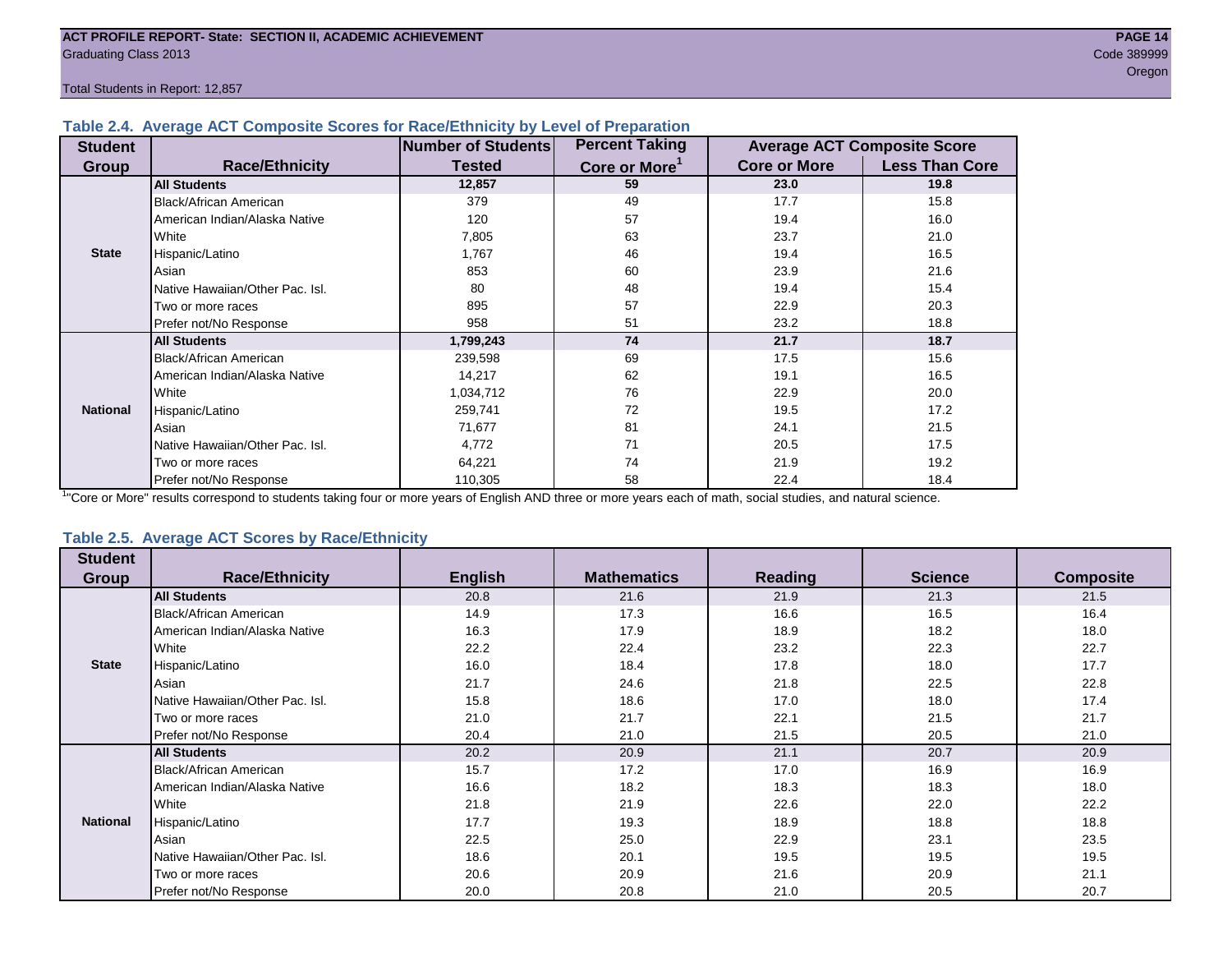#### **ACT PROFILE REPORT- State: SECTION II, ACADEMIC ACHIEVEMENT PAGE 15** Graduating Class 2013 Code 389999

Total Students in Report: 12,857

| <b>Student</b>  | <b>CRS</b> | <b>English</b> |    |         | <b>Mathematics</b> |         | Reading | <b>Science</b> |              |  |
|-----------------|------------|----------------|----|---------|--------------------|---------|---------|----------------|--------------|--|
| Group           | Range      | N              | %  | N       | %                  | N       | %       | N              | %            |  |
|                 | 33 to 36   | 724            | 6  | 457     | 4                  | 970     | 8       | 335            | 3            |  |
|                 | 28 to 32   | 1,597          | 12 | 1,279   | 10                 | 1,932   | 15      | 1,256          | 10           |  |
|                 | 24 to 27   | 2,359          | 18 | 3,182   | 25                 | 2,225   | 17      | 2,880          | 22           |  |
| <b>State</b>    | 20 to 23   | 2,931          | 23 | 2,755   | 21                 | 2,942   | 23      | 3,769          | 29           |  |
|                 | 16 to 19   | 2,010          | 16 | 3,556   | 28                 | 2,185   | 17      | 2.704          | 21           |  |
|                 | 13 to 15   | 1,401          | 11 | 1,509   | 12                 | 1,477   | 11      | 1,105          | 9            |  |
|                 | 01 to 12   | 1,835          | 14 | 119     |                    | 1,126   | 9       | 808            | 6            |  |
|                 | 33 to 36   | 81,846         | 5  | 51,648  | 3                  | 89,731  | 5       | 36,033         | $\mathbf{2}$ |  |
|                 | 28 to 32   | 175,672        | 10 | 156,561 | 9                  | 239,643 | 13      | 138,865        | 8            |  |
|                 | 24 to 27   | 291,095        | 16 | 385.102 | 21                 | 277,723 | 15      | 364,600        | 20           |  |
| <b>National</b> | 20 to 23   | 447,398        | 25 | 343,822 | 19                 | 424,936 | 24      | 542,531        | 30           |  |
|                 | 16 to 19   | 327,718        | 18 | 590,816 | 33                 | 384.706 | 21      | 413.107        | 23           |  |
|                 | 13 to 15   | 242.064        | 13 | 258.384 | 14                 | 240,069 | 13      | 183,840        | 10           |  |
|                 | 01 to 12   | 233,450        | 13 | 12,910  |                    | 142,435 | 8       | 120,267        |              |  |

#### **Table 2.6. Percent of Students in College Readiness Standards (CRS) Score Ranges**

#### **Table 2.7. Average ACT Scores by Gender**

| <b>Student Group</b> | <b>Gender</b> |         |         | <b>Average ACT Scores</b> |             |         |         |           |  |  |  |
|----------------------|---------------|---------|---------|---------------------------|-------------|---------|---------|-----------|--|--|--|
|                      |               | N       | Percent | Enalish                   | Mathematics | Reading | Science | Composite |  |  |  |
|                      | Males         | 5,988   | 47      | 20.4                      | 22.2        | 21.4    | 21.7    | 21.6      |  |  |  |
| <b>State</b>         | Females       | 6,730   | 52      | 21.2                      | 21.2        | 22.3    | 21.1    | 21.6      |  |  |  |
|                      | Missing       | 139     |         | 16.1                      | 17.8        | 17.6    | 17.2    | 17.3      |  |  |  |
|                      | Males         | 835,431 | 46      | 19.8                      | 21.4        | 20.9    | 21.2    | 20.9      |  |  |  |
| <b>National</b>      | Females       | 954,919 | 53      | 20.6                      | 20.5        | 21.4    | 20.4    | 20.9      |  |  |  |
|                      | Missing       | 8,893   | 0       | 16.1                      | 18.2        | 17.6    | 17.7    | 17.5      |  |  |  |

#### **Table 2.8. Percent of Students Who Met College Readiness Benchmark Scores by Gender**

| <b>Student Group</b> | Gender  |         | <b>Percent of Students</b> |         |         |          |  |  |  |  |
|----------------------|---------|---------|----------------------------|---------|---------|----------|--|--|--|--|
|                      |         | English | Mathematics                | Reading | Science | All Four |  |  |  |  |
| <b>State</b>         | Males   | 64      | 55                         | 48      | 45      | 33       |  |  |  |  |
|                      | Females | 69      | 47                         | 53      | 39      | 30       |  |  |  |  |
| <b>National</b>      | Males   | 62      | 47                         | 43      | 40      | 29       |  |  |  |  |
|                      | Females | 67      | $4^{\prime}$               | 45      | 33      | 24       |  |  |  |  |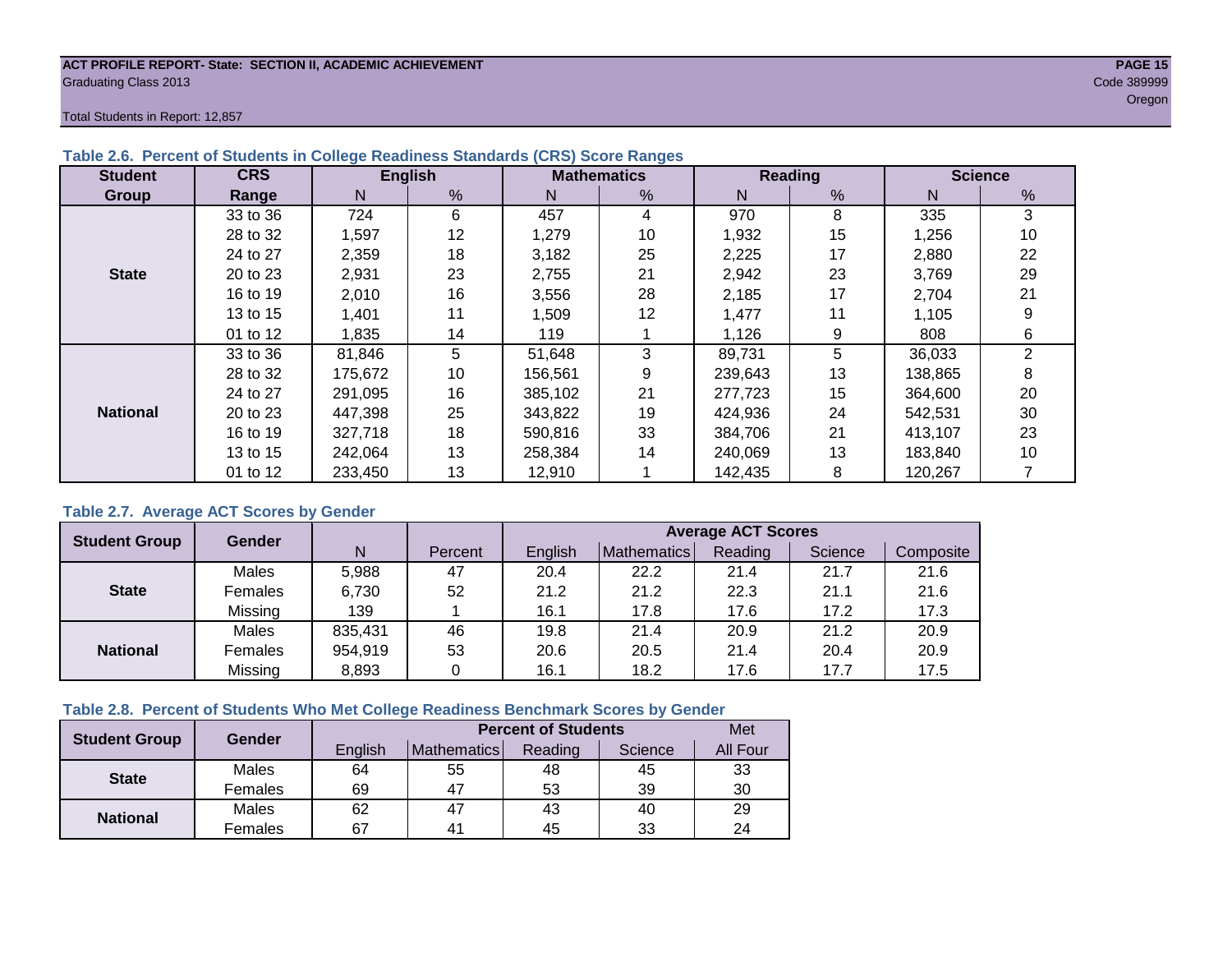#### **ACT PROFILE REPORT- State: SECTION II, ACADEMIC ACHIEVEMENT PAGE 16** Graduating Class 2013 Code 389999

#### Total Students in Report: 12,857

| <b>Student</b>  | <b>Curriculum</b>                       | N        | <b>English</b> |      | <b>Mathematics</b> |      | <b>Reading</b> |      |       | <b>Science</b> | <b>Composite</b> |      |
|-----------------|-----------------------------------------|----------|----------------|------|--------------------|------|----------------|------|-------|----------------|------------------|------|
| Group           | Taken $^{\scriptscriptstyle\mathsf{T}}$ |          | CRB %          | Avg  | CRB %              | Avg  | CRB %          | Avg  | CRB % | Ava            | $CRB\%4$         | Avg  |
|                 | Core or More <sup>2</sup>               | 7,574    | 77             | 22.5 | 61                 | 22.9 | 60             | 23.4 | 51    | 22.6           | 39               | 23.0 |
| <b>State</b>    | Less than Corel                         | 4,068    | 54             | 18.7 | 37                 | 20.1 | 39             | 20.0 | 30    | 19.7           | 20               | 19.8 |
|                 | Missing <sup>3</sup>                    | .215     | 46             | 17.4 | 29                 | 19.1 | 32             | 18.5 | 23    | 18.5           | 15               | 18.5 |
|                 | Core or More                            | ,322,739 | 71             | 21.2 | 50                 | 21.7 | 50             | 22.0 | 42    | 21.5           | 31               | 21.7 |
| <b>National</b> | Less than Corel                         | 396,592  | 48             | 17.8 | 27                 | 18.9 | 30             | 19.0 | 22    | 18.8           | 14               | 18.7 |
|                 | Missing                                 | 79,912   | 36             | 16.0 | 19                 | 17.8 | 24             | 17.5 | 17    | 17.7           | 10               | 17.4 |

#### **Table 2.9. College Readiness Benchmark (CRB) Percent and Average ACT Scores by Overall High School Curriculum**

<sup>1</sup> "Curriculum Taken" reflects overall high school curriculum in this table.

 $^2$  "Core or More" results correspond to students taking four or more years of English AND three or more years each of math, social studies, and natural science.

 $3$  Zero years or no coursework information reported in one or more content areas.

 $4$  Composite CRB% results reflect students who met all four subject-area benchmarks.

#### **Table 2.10. College Readiness Benchmark (CRB) Percent and Average ACT Scores by Content-Specific Curriculum**

| <b>Student</b>  | Curriculum                |          | <b>English</b> |      |          | <b>Mathematics</b> |      |          | <b>Reading</b> |      |          | <b>Science</b> |      |  |
|-----------------|---------------------------|----------|----------------|------|----------|--------------------|------|----------|----------------|------|----------|----------------|------|--|
| Group           | <b>Taken</b>              |          | CRB %          | Avg  |          | CRB %              | Avg  | N        | CRB %          | Avg  | N        | CRB %          | Avg  |  |
|                 | Core or More <sup>2</sup> | 10,628   | 71             | 21.6 | 10,935   | 55                 | 22.3 | 9,780    | 55             | 22.6 | 9,408    | 48             | 22.2 |  |
| <b>State</b>    | Less than Core            | ,205     | 40             | 16.2 | 870      | 10                 | 16.6 | ,958     | 38             | 19.9 | 2,333    | 25             | 19.0 |  |
|                 | Missing                   | 1,024    | 47             | 17.6 | .052     | 30                 | 19.2 | .119     | 34             | 18.8 | 1,116    | 24             | 18.7 |  |
|                 | Core or More              | ,646,286 | 67             | 20.6 | ,648,697 | 46                 | 21.3 | .554,990 | 46             | 21.5 | ,506,965 | 40             | 21.3 |  |
| <b>National</b> | Less than Core            | 84,048   | 36             | 15.9 | 77,906   |                    | 16.3 | 171,617  | 32             | 19.1 | 218,267  |                | 18.0 |  |
|                 | Missing                   | 68,909   | 38             | 16.4 | 72,640   | 20                 | 17.9 | 72,636   | 25             | 17.7 | 74,011   | 18             | 17.8 |  |

<sup>1</sup>"Curriculum Taken" reflects content-specific curriculum in this table.

<sup>2</sup> "Core or More" results correspond to students taking four or more years of English or three or more years of math, social studies, or natural science, respectively. For instance, Reading "Core or More" results correspond to students taking three or more years of social studies, regardless of courses taken in other content areas.

 $3$  Zero years or no coursework information reported in the specified content area.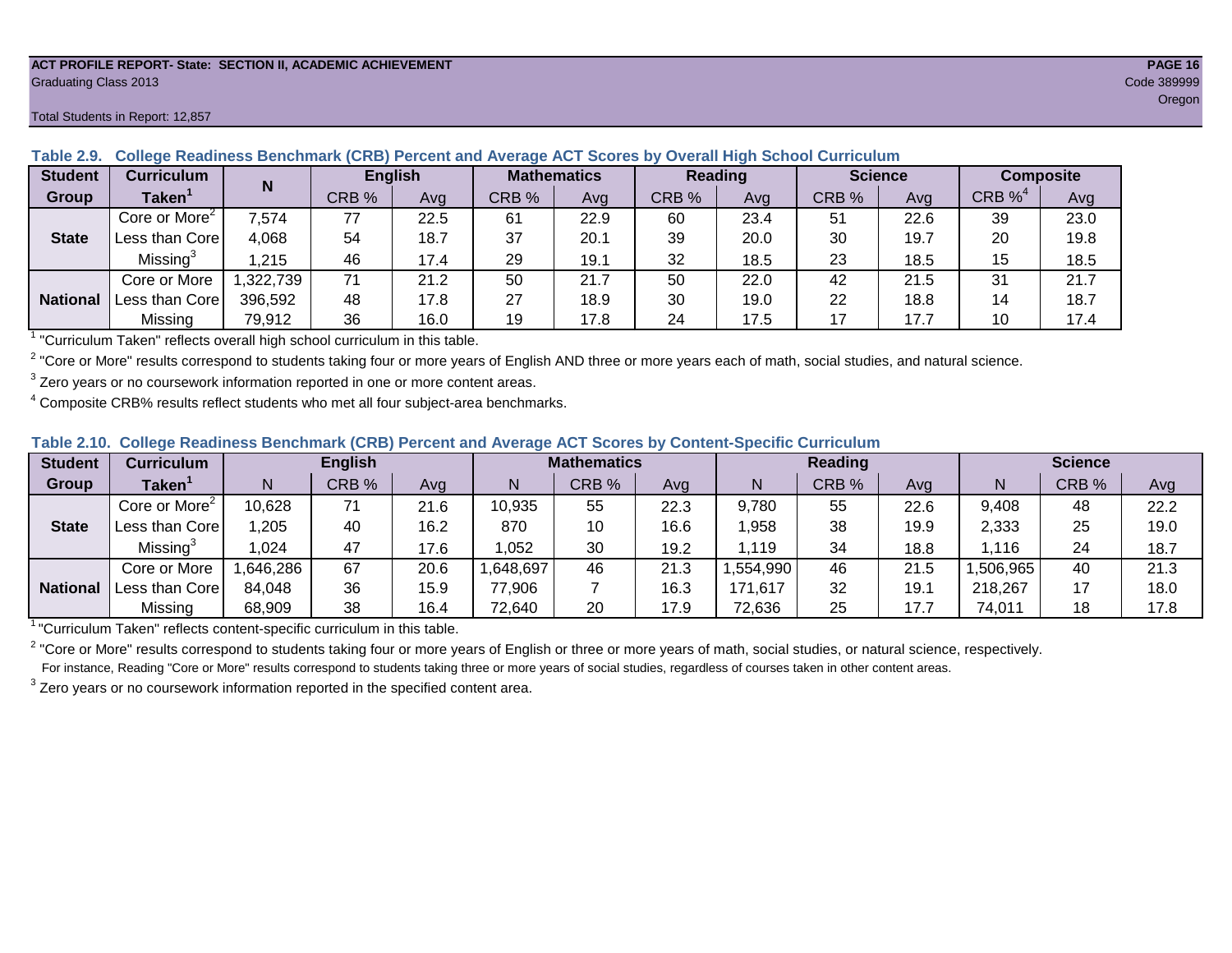## Section III College Readiness and the Impact of Course Rigor

Beginning with the Graduating Class of 2013, all students whose scores are college reportable, both standard and extended time tests, are now included. Also beginning with the 2013 Graduating Class data, College Readiness Benchmarks for Reading and Science were updated to reflect the most recent college coursework research.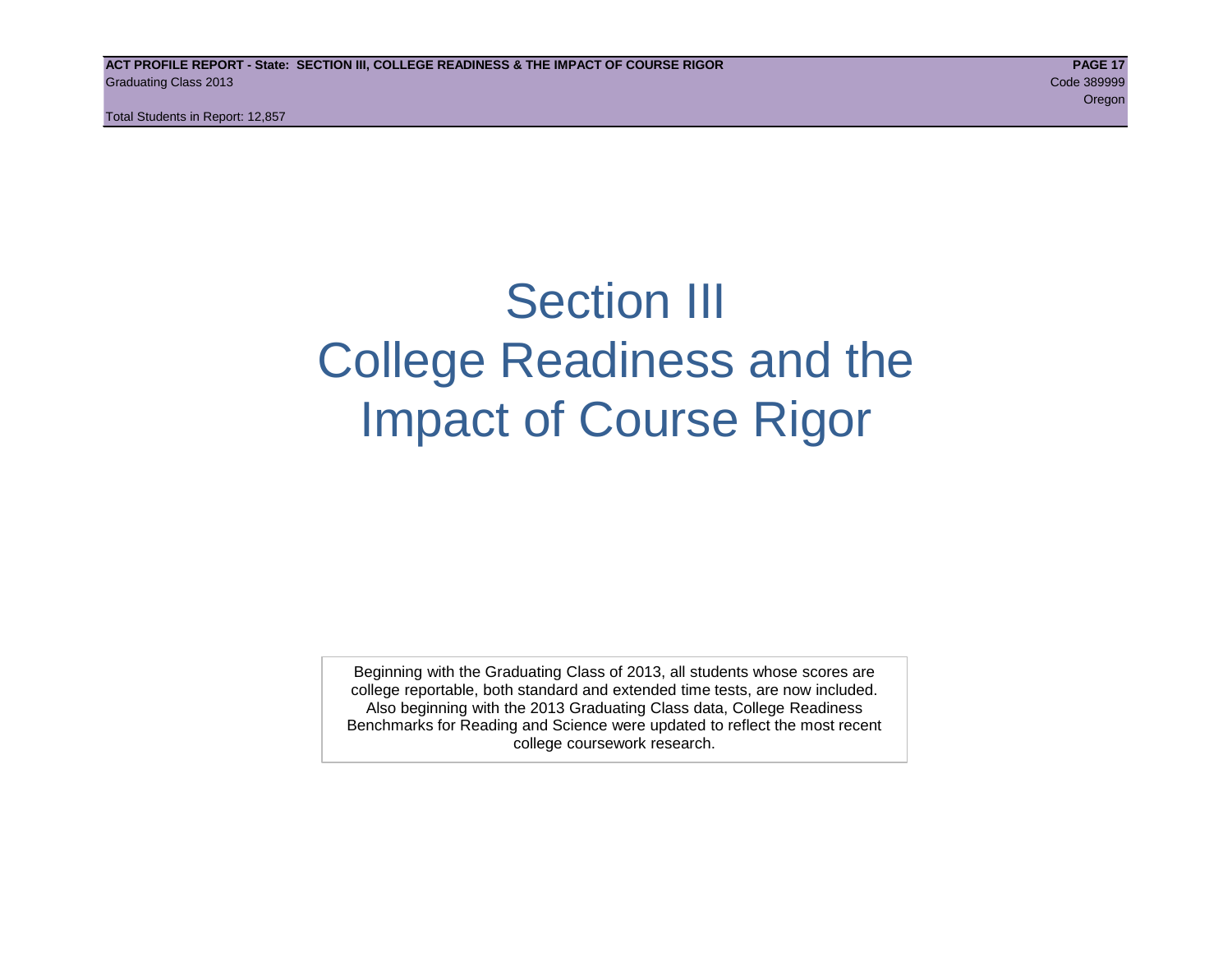#### **ACT PROFILE REPORT - State: SECTION III, COLLEGE READINESS & THE IMPACT OF COURSE RIGOR PAGE 18** Graduating Class 2013 Code 389999

Total Students in Report: 12,857

#### **Figure 3.1. Percent of Students Who Met ACT College Readiness Benchmark Scores by Race/Ethnicity: ENGLISH**



ACT English Benchmark Score = **18**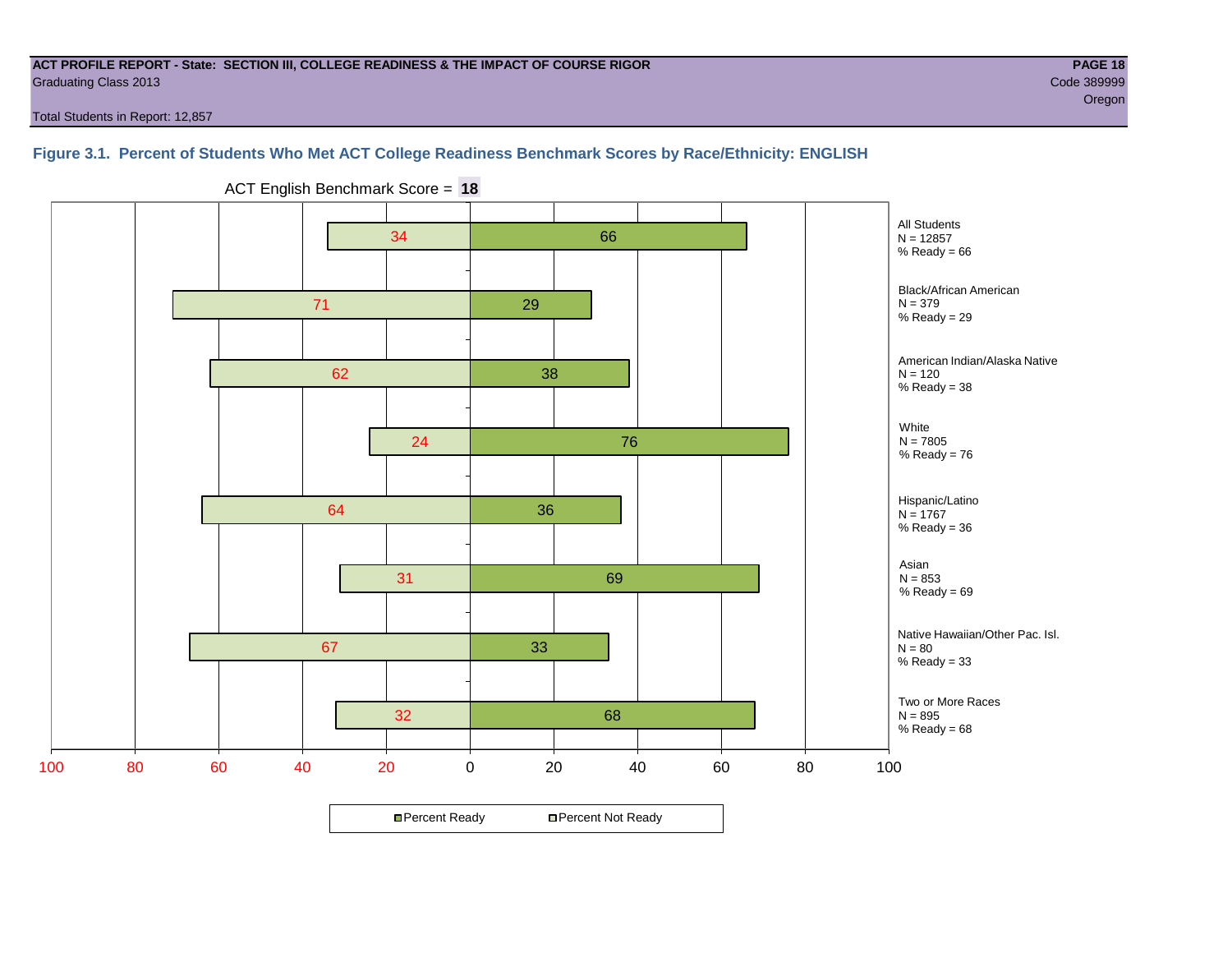#### **ACT PROFILE REPORT - State: SECTION III, COLLEGE READINESS & THE IMPACT OF COURSE RIGOR PAGE 19** Graduating Class 2013 Code 389999

Total Students in Report: 12,857

### **Figure 3.2. Percent of Students Who Met ACT College Readiness Benchmark Scores by Race/Ethnicity: MATHEMATICS**



ACT Mathematics Benchmark Score = **22**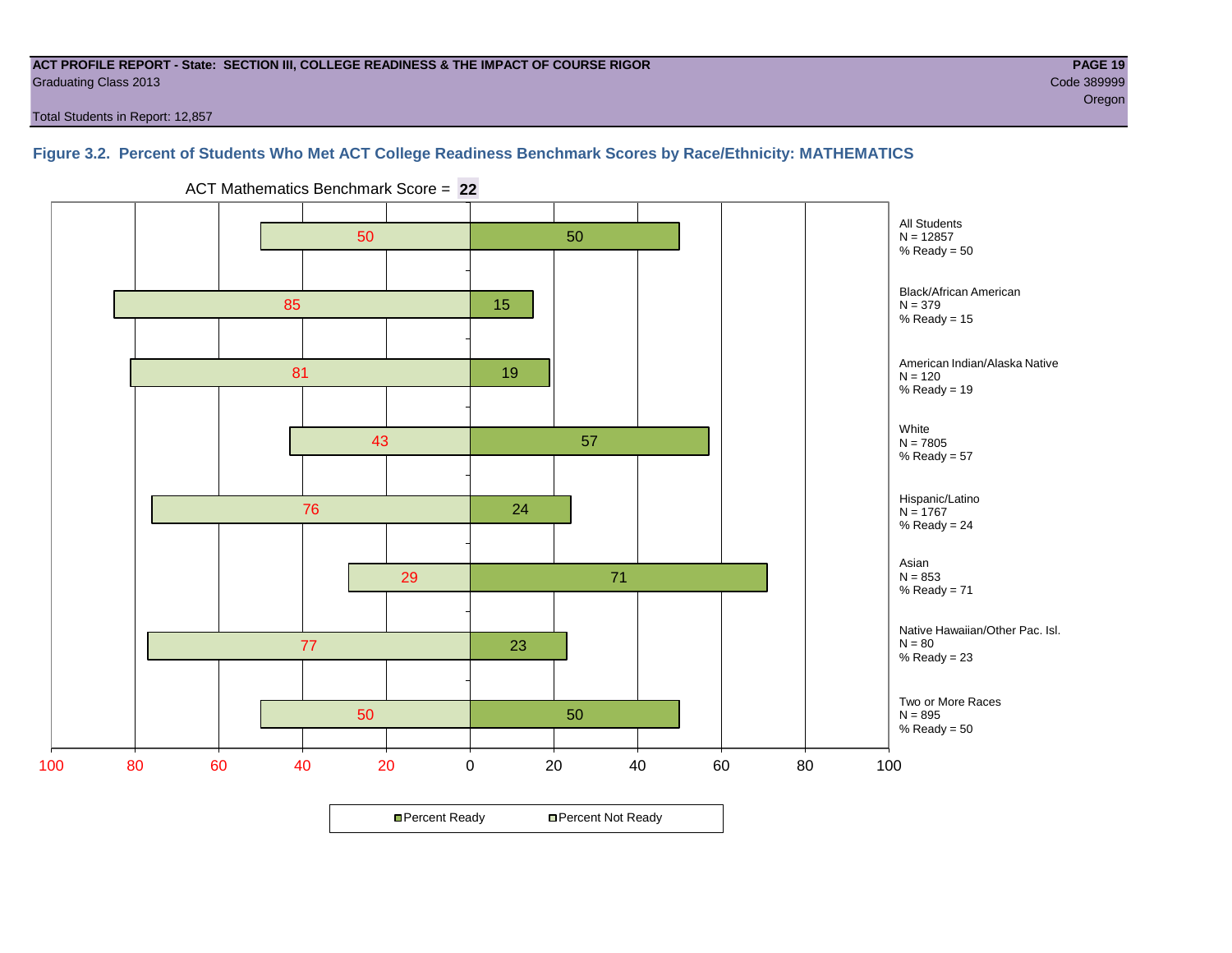#### **ACT PROFILE REPORT - State: SECTION III, COLLEGE READINESS & THE IMPACT OF COURSE RIGOR PAGE 20** Graduating Class 2013 Code 389999

Total Students in Report: 12,857

#### **Figure 3.3. Percent of Students Who Met ACT College Readiness Benchmark Scores by Race/Ethnicity: READING**



ACT Reading Benchmark Score = **22**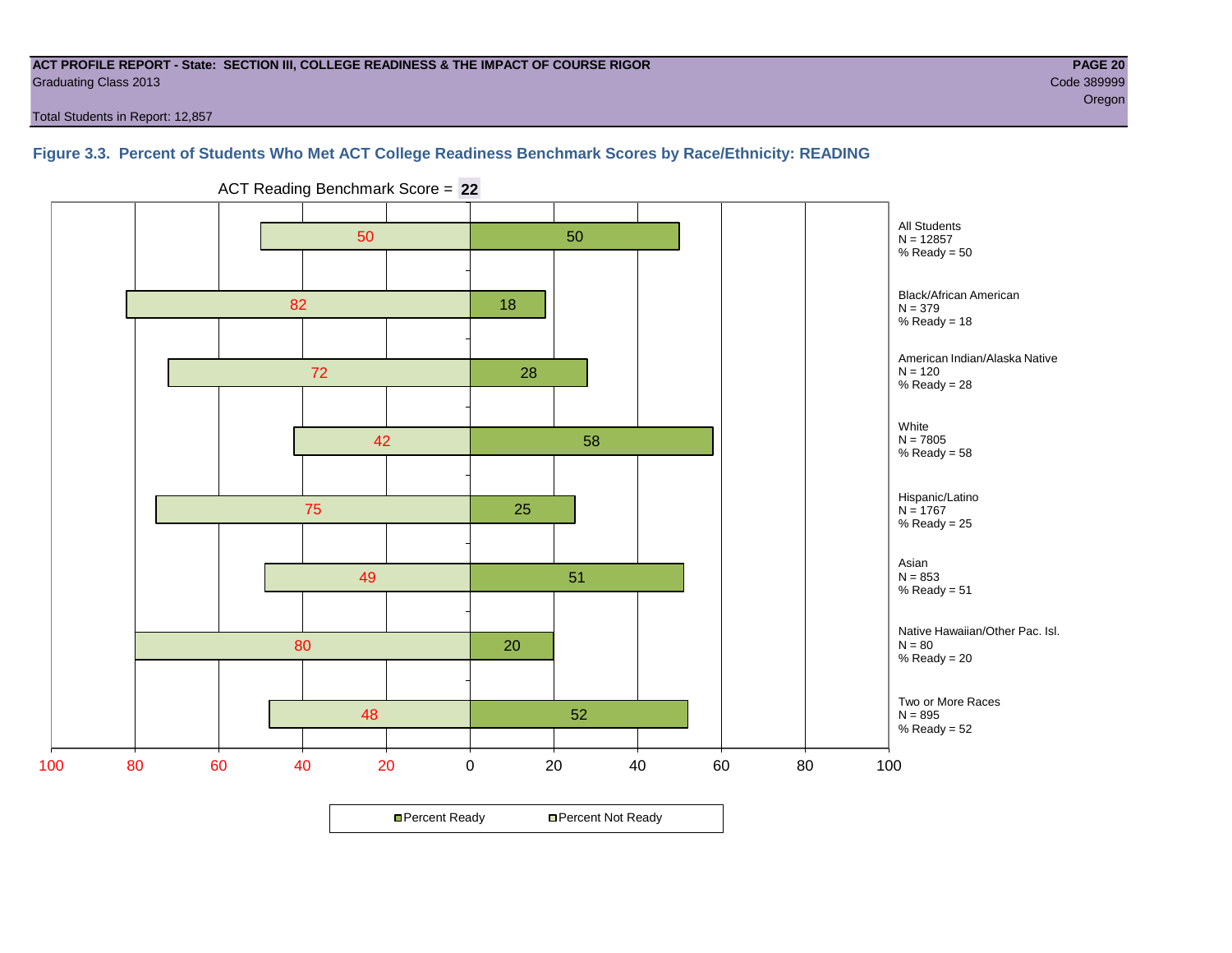#### **ACT PROFILE REPORT - State: SECTION III, COLLEGE READINESS & THE IMPACT OF COURSE RIGOR PAGE 21** Graduating Class 2013 Code 389999

oregon and the contract of the contract of the contract of the contract of the contract of the contract of the

Total Students in Report: 12,857

#### **Figure 3.4. Percent of Students Who Met ACT College Readiness Benchmark Scores by Race/Ethnicity: SCIENCE**

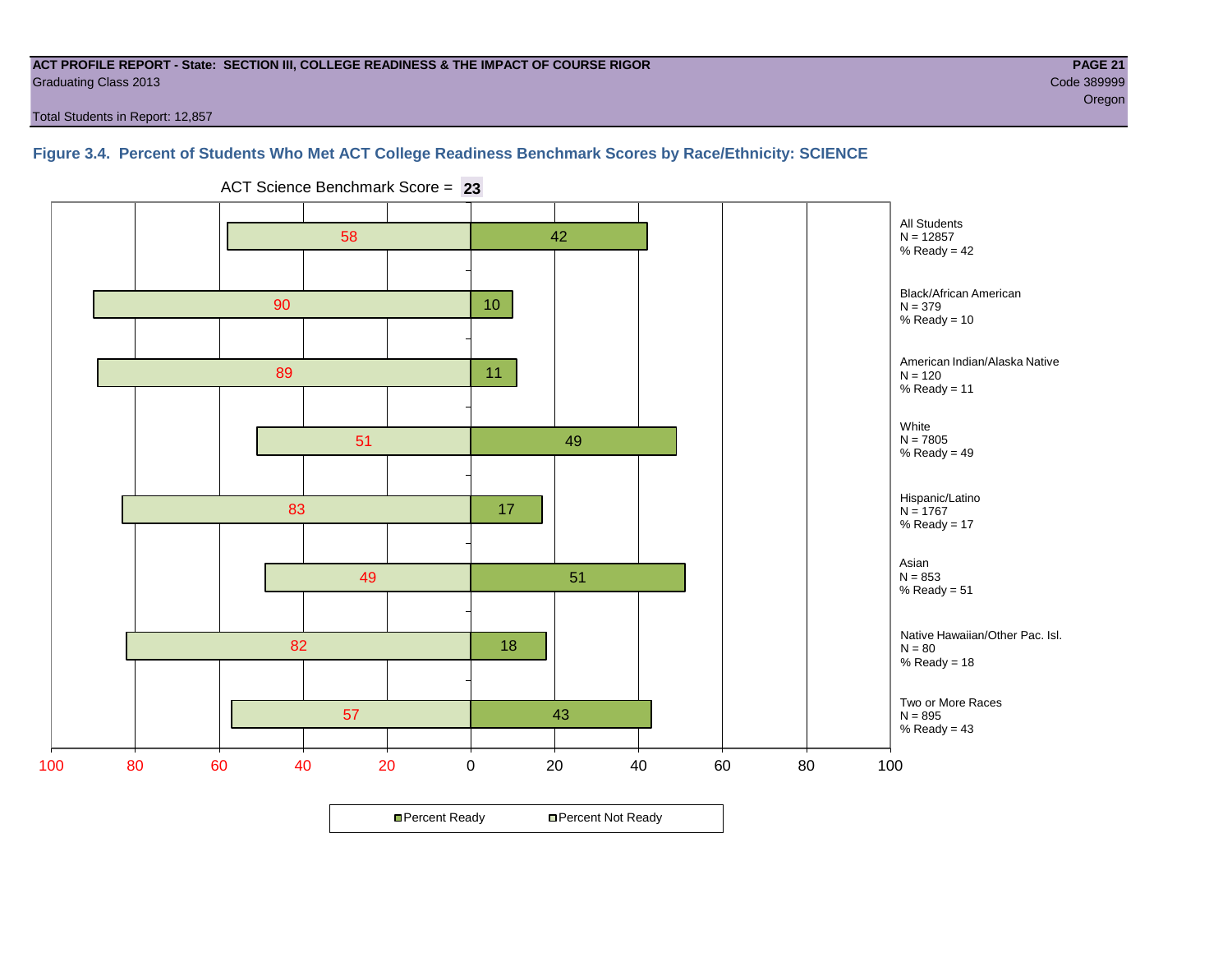#### **ACT PROFILE REPORT - State: SECTION III, COLLEGE READINESS & THE IMPACT OF COURSE RIGOR PAGE 22** Graduating Class 2013 Code 389999

Total Students in Report: 12,857

**Figure 3.5. Percent of Students Who Met ACT College Readiness Benchmark Scores by Race/Ethnicity: ALL FOUR**

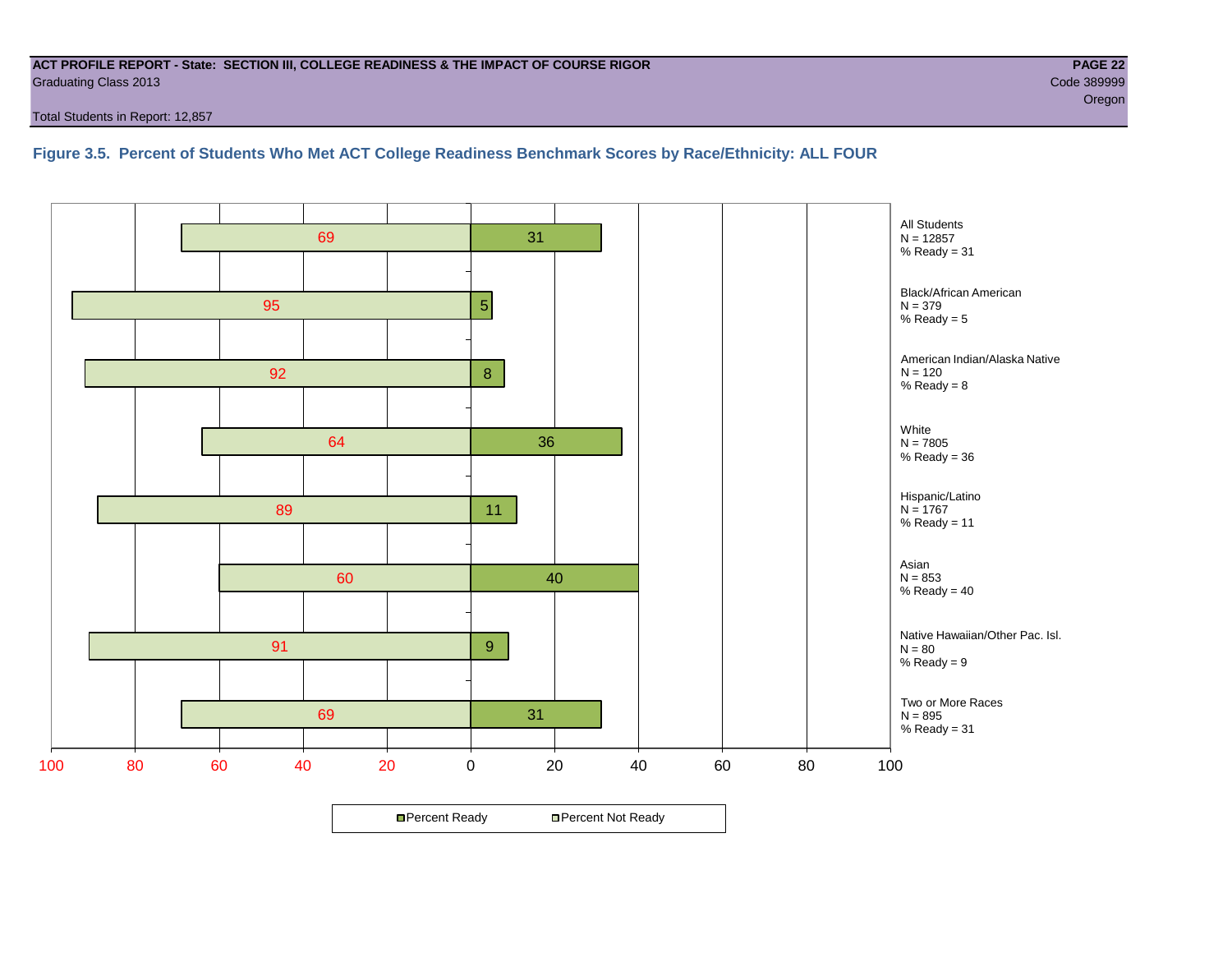#### **ACT PROFILE REPORT - State: SECTION III, COLLEGE READINESS & THE IMPACT OF COURSE RIGOR PAGE 23** Graduating Class 2013 Code 389999

Total Students in Report: 12,857

**Table 3.1. Average ACT Scores and Average ACT Score Changes by Common Course Patterns**

| <b>Course Pattern</b>                            |       |                | <b>All Students</b> |                     | <b>Males</b> |                |            | <b>Females</b>      |       |                |            |                        |
|--------------------------------------------------|-------|----------------|---------------------|---------------------|--------------|----------------|------------|---------------------|-------|----------------|------------|------------------------|
|                                                  |       |                | <b>ACT</b>          | Course Value        |              |                | <b>ACT</b> | <b>Course Value</b> |       |                | <b>ACT</b> | <b>Course Value</b>    |
| <b>ENGLISH COURSE PATTERN</b>                    | N.    | Percent        | English             | Added               | N.           | Percent        | English    | Added               | N     | Percent        | English    | Added <sup>1</sup>     |
| Eng 9, Eng 10, Eng 11, Eng 12, & Other English   | 1,983 | 15             | 22.0                | 5.8                 | 818          | 14             | 21.3       | 5.4                 | 1,147 | 17             | 22.5       | 5.8                    |
| Eng 9, Eng 10, Eng 11, Eng 12                    | 8.645 | 67             | 21.5                | 5.3                 | 3,984        | 67             | 21.4       | 5.5                 | 4.603 | 68             | 21.7       | 5.0                    |
| Less than 4 years of English                     | 1,205 | 9              | 16.2                |                     | 660          | 11             | 15.9       |                     | 506   | 8              | 16.7       |                        |
| Zero years / no English courses reported         | 1,024 | 8              | 17.6                |                     | 526          | 9              | 17.3       |                     | 474   | $\overline{7}$ | 18.1       |                        |
|                                                  |       |                | <b>ACT</b>          | <b>Course Value</b> |              |                | <b>ACT</b> | <b>Course Value</b> |       |                | <b>ACT</b> | <b>Course Value</b>    |
| <b>MATHEMATICS COURSE PATTERN</b>                | N.    | Percent        | Math                | Added               | N            | Percent        | Math       | Added <sup>1</sup>  | N     | Percent        | Math       | A d d e d <sup>1</sup> |
| Alg 1, Alg 2, Geom, Trig, & Calc                 | 910   | $\overline{7}$ | 25.4                | 8.8                 | 430          | $\overline{7}$ | 25.9       | 9.0                 | 478   | $\overline{7}$ | 24.9       | 8.5                    |
| Alg 1, Alg 2, Geom, Trig, & Other Adv Math       | 1,317 | 10             | 22.7                | 6.1                 | 512          | 9              | 23.2       | 6.3                 | 796   | 12             | 22.4       | $6.0\,$                |
| Alg 1, Alg 2, Geom, & Trig                       | 841   | $\overline{7}$ | 20.7                | 4.1                 | 384          | 6              | 21.3       | 4.4                 | 450   | $\overline{7}$ | 20.2       | 3.8                    |
| Alg 1, Alg 2, Geom, & Other Adv Math             | 1,659 | 13             | 20.4                | 3.8                 | 648          | 11             | 21.0       | 4.1                 | 997   | 15             | 20.0       | 3.6                    |
| Other comb of 4 or more years of Math            | 3,780 | 29             | 25.0                | 8.4                 | 1,894        | 32             | 25.8       | 8.9                 | 1,872 | 28             | 24.3       | $7.9$                  |
| Alg 1, Alg 2, & Geom                             | 1.967 | 15             | 17.8                | 1.2                 | 912          | 15             | 18.2       | 1.3                 | 1,023 | 15             | 17.5       | 1.1                    |
| Other comb of 3 or 3.5 years of Math             | 461   | 4              | 21.1                | 4.5                 | 221          | $\overline{4}$ | 21.6       | 4.7                 | 236   | $\overline{4}$ | 20.7       | 4.3                    |
| Less than 3 years of Math                        | 870   | $\overline{7}$ | 16.6                |                     | 449          | $\overline{7}$ | 16.9       | $\sim$              | 389   | 6              | 16.4       |                        |
| Zero years / no Math courses reported            | 1.052 | 8              | 19.2                |                     | 538          | 9              | 19.6       |                     | 489   | $\overline{7}$ | 18.8       |                        |
|                                                  |       |                | <b>ACT</b>          | <b>Course Value</b> |              |                | <b>ACT</b> | <b>Course Value</b> |       |                | <b>ACT</b> | <b>Course Value</b>    |
| SOCIAL SCIENCE COURSE PATTERN                    | N     | Percent        | Reading             | Added               | $\mathsf{N}$ | Percent        | Reading    | Added               | N     | Percent        | Reading    | Added <sup>1</sup>     |
| US Hist, World Hist, Am Gov, & Other Hist        | 355   | 3              | 23.3                | 3.4                 | 184          | 3              | 22.7       | 3.3                 | 169   | 3              | 24.0       | 3.4                    |
| Other comb of 4 or more years Social Science     | 4,938 | 38             | 23.0                | 3.1                 | 2,088        | 35             | 22.7       | 3.3                 | 2,821 | 42             | 23.2       | 2.6                    |
| US Hist, World Hist, & Am Gov                    | 658   | 5              | 21.6                | 1.7                 | 359          | 6              | 20.9       | 1.5                 | 294   | $\overline{4}$ | 22.4       | 1.8                    |
| Other comb of 3 or 3.5 years of Social Science   | 3.829 | 30             | 22.3                | 2.4                 | 1.769        | 30             | 22.1       | 2.7                 | 2,027 | 30             | 22.4       | 1.8                    |
| Less than 3 years of Social Science              | 1,958 | 15             | 19.9                |                     | 1,016        | 17             | 19.4       | $\overline{a}$      | 900   | 13             | 20.6       |                        |
| Zero years / no Social Science courses reported  | 1,119 | 9              | 18.8                |                     | 572          | 10             | 18.3       |                     | 519   | 8              | 19.4       | $\sim$                 |
|                                                  |       |                | <b>ACT</b>          | <b>Course Value</b> |              |                | <b>ACT</b> | Course Value        |       |                | <b>ACT</b> | <b>Course Value</b>    |
| NATURAL SCIENCE COURSE PATTERN                   | N     | Percent        | Science             | Added               | $\mathsf{N}$ | Percent        | Science    | Added               | N     | Percent        | Science    | A d d e d <sup>1</sup> |
| Gen Sci <sup>2</sup> , Bio, Chem, & Phys         | 4,149 | 32             | 22.8                | 3.8                 | 2,113        | 35             | 23.3       | 4.4                 | 2,007 | 30             | 22.3       | 3.2                    |
| Bio, Chem, Phys                                  | 1,347 | 10             | 24.8                | 5.8                 | 683          | 11             | 25.3       | 6.4                 | 661   | 10             | 24.3       | 5.2                    |
| Gen Sci <sup>2</sup> , Bio, Chem                 | 3,361 | 26             | 20.6                | 1.6                 | 1,258        | 21             | 20.6       | 1.7                 | 2,075 | 31             | 20.6       | 1.5                    |
| Other comb of 3 years of Natural Science         | 551   | 4              | 21.3                | 2.3                 | 318          | $\sqrt{5}$     | 21.9       | 3.0                 | 223   | 3              | 20.6       | 1.5                    |
| Less than 3 years of Natural Science             | 2,333 | 18             | 19.0                |                     | 1,048        | 18             | 18.9       |                     | 1,245 | 18             | 19.1       |                        |
| Zero years / no Natural Science courses reported | 1,116 | 9              | 18.7                |                     | 568          | 9              | 18.8       |                     | 519   | 8              | 18.6       |                        |

<sup>1</sup>Course value added is defined as the average ACT score change compared to course sequences in which students took

less than four years of English or less than three years of Mathematics, Social Science or Natural Science.

<sup>2</sup>Includes General, Physical and Earth Sciences.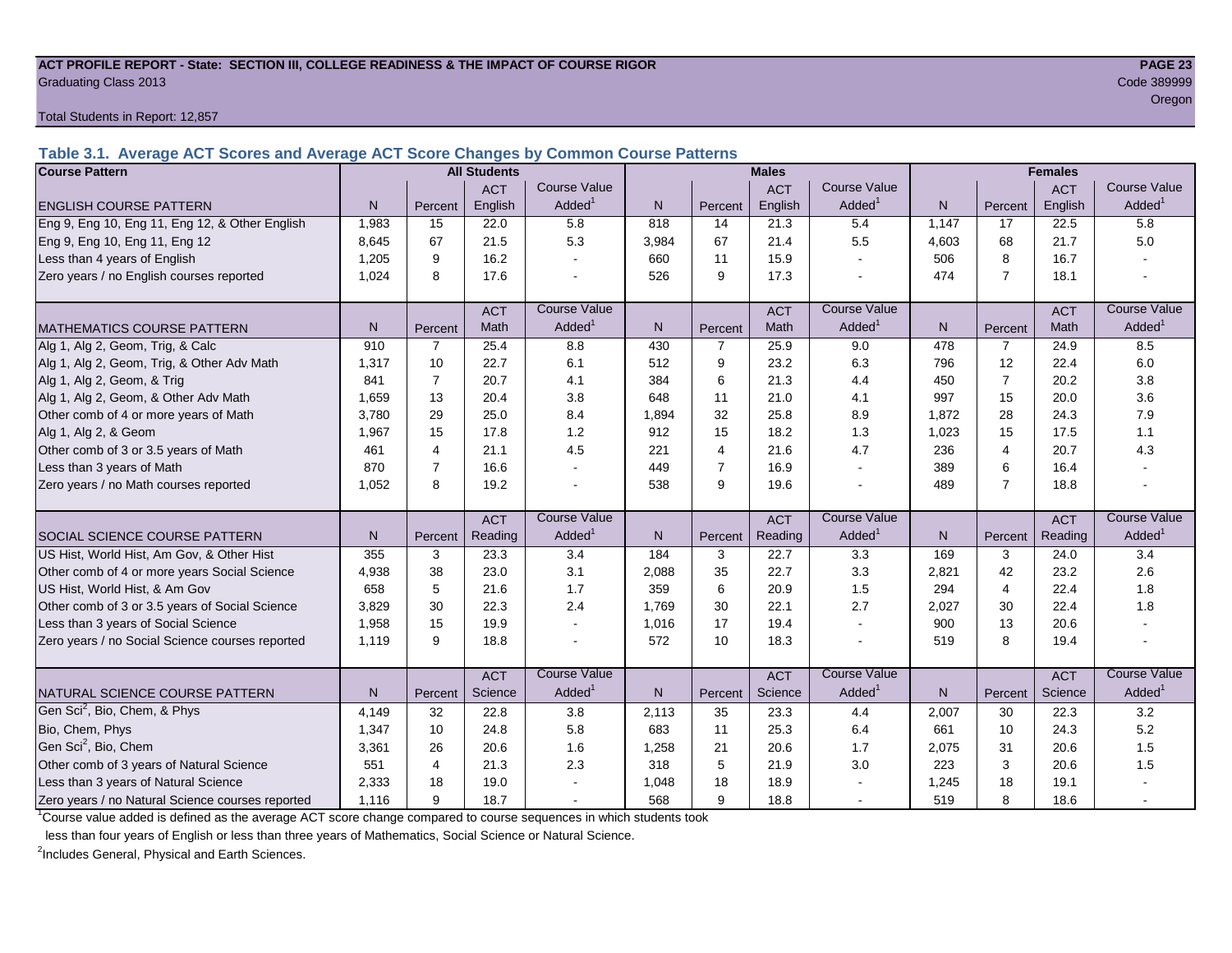## ACT PROFILE REPORT - State: SECTION III, COLLEGE READINESS & THE IMPACT OF COURSE RIGOR **PAGE 24** Graduating Class 2013 Code 389999

oregon and the contract of the contract of the contract of the contract of the contract of the Cregon of the C

Total Students in Report: 12,857

### **Table 3.2. College Readiness Percents by Common Course Patterns**

| <b>Course Pattern</b>                            | <b>State</b> |                       |             |                  |              | <b>National</b>       |         |                  |  |  |
|--------------------------------------------------|--------------|-----------------------|-------------|------------------|--------------|-----------------------|---------|------------------|--|--|
|                                                  |              | <b>Percent Taking</b> | Avg ACT     | Percent Who Met  |              | <b>Percent Taking</b> | Avg ACT | Percent Who Met  |  |  |
| <b>ENGLISH COURSE PATTERN</b>                    | $\mathsf{N}$ | Pattern               | English     | <b>Benchmark</b> | $\mathsf{N}$ | Pattern               | English | <b>Benchmark</b> |  |  |
| Eng 9, Eng 10, Eng 11, Eng 12, & Other English   | 1,983        | 15                    | 22.0        | 73               | 380.375      | 21                    | 21.6    | 73               |  |  |
| Eng 9, Eng 10, Eng 11, Eng 12                    | 8,645        | 67                    | 21.5        | 71               | 1,265,911    | 70                    | 20.3    | 65               |  |  |
| Less than 4 years of English                     | 1,205        | 9                     | 16.2        | 40               | 84,048       | 5                     | 15.9    | 36               |  |  |
| Zero years / no English courses reported         | 1,024        | 8                     | 17.6        | 47               | 68,909       | 4                     | 16.4    | 38               |  |  |
|                                                  |              |                       |             |                  |              |                       |         |                  |  |  |
|                                                  |              | <b>Percent Taking</b> | Avg ACT     | Percent Who Met  |              | <b>Percent Taking</b> | Avg ACT | Percent Who Met  |  |  |
| <b>MATHEMATICS COURSE PATTERN</b>                | N            | Pattern               | <b>Math</b> | <b>Benchmark</b> | N.           | Pattern               | Math    | <b>Benchmark</b> |  |  |
| Alg 1, Alg 2, Geom, Trig, & Calc                 | 910          | 7                     | 25.4        | 81               | 113,999      | 6                     | 23.8    | 68               |  |  |
| Alg 1, Alg 2, Geom, Trig, & Other Adv Math       | 1,317        | 10                    | 22.7        | 65               | 155,095      | 9                     | 21.9    | 56               |  |  |
| Alg 1, Alg 2, Geom, & Trig                       | 841          | 7                     | 20.7        | 42               | 119,993      | 7                     | 19.4    | 32               |  |  |
| Alg 1, Alg 2, Geom, & Other Adv Math             | 1,659        | 13                    | 20.4        | 41               | 336,291      | 19                    | 19.6    | 32               |  |  |
| Other comb of 4 or more years of Math            | 3,780        | 29                    | 25.0        | 76               | 610,720      | 34                    | 23.6    | 65               |  |  |
| Alg 1, Alg 2, & Geom                             | 1,967        | 15                    | 17.8        | 16               | 223,733      | 12                    | 17.2    | 11               |  |  |
| Other comb of 3 or 3.5 years of Math             | 461          | $\overline{4}$        | 21.1        | 47               | 88,866       | 5                     | 19.7    | 34               |  |  |
| Less than 3 years of Math                        | 870          | $\overline{7}$        | 16.6        | 10               | 77,906       | 4                     | 16.3    | $\overline{7}$   |  |  |
| Zero years / no Math courses reported            | 1,052        | 8                     | 19.2        | 30               | 72,640       | 4                     | 17.9    | 20               |  |  |
|                                                  |              |                       |             |                  |              |                       |         |                  |  |  |
|                                                  |              | <b>Percent Taking</b> | Avg ACT     | Percent Who Met  |              | <b>Percent Taking</b> | Avg ACT | Percent Who Met  |  |  |
| <b>SOCIAL SCIENCE COURSE PATTERN</b>             | N            | Pattern               | Reading     | <b>Benchmark</b> | $\mathsf{N}$ | Pattern               | Reading | <b>Benchmark</b> |  |  |
| US Hist, World Hist, Am Gov, & Other Hist        | 355          | 3                     | 23.3        | 61               | 50,989       | 3                     | 22.2    | 51               |  |  |
| Other comb of 4 or more years Social Science     | 4,938        | 38                    | 23.0        | 57               | 908,394      | 50                    | 22.0    | 50               |  |  |
| US Hist, World Hist, & Am Gov                    | 658          | 5                     | 21.6        | 48               | 106,021      | 6                     | 19.5    | 34               |  |  |
| Other comb of 3 or 3.5 years of Social Science   | 3,829        | 30                    | 22.3        | 52               | 489,586      | 27                    | 21.0    | 43               |  |  |
| Less than 3 years of Social Science              | 1,958        | 15                    | 19.9        | 38               | 171,617      | 10                    | 19.1    | 32               |  |  |
| Zero years / no Social Science courses reported  | 1,119        | 9                     | 18.8        | 34               | 72,636       | 4                     | 17.7    | 25               |  |  |
|                                                  |              |                       |             |                  |              |                       |         |                  |  |  |
|                                                  |              | <b>Percent Taking</b> | Avg ACT     | Percent Who Met  |              | <b>Percent Taking</b> | Avg ACT | Percent Who Met  |  |  |
| NATURAL SCIENCE COURSE PATTERN                   | N            | Pattern               | Science     | <b>Benchmark</b> | $\mathsf{N}$ | Pattern               | Science | <b>Benchmark</b> |  |  |
| Gen Sci <sup>1</sup> , Bio, Chem, & Phys         | 4,149        | 32                    | 22.8        | 53               | 767,293      | 43                    | 21.9    | 46               |  |  |
| Bio, Chem, Phys                                  | 1,347        | 10                    | 24.8        | 68               | 183,685      | 10                    | 23.0    | 54               |  |  |
| Gen Sci <sup>1</sup> , Bio, Chem                 | 3,361        | 26                    | 20.6        | 34               | 504.165      | 28                    | 19.9    | 28               |  |  |
| Other comb of 3 years of Natural Science         | 551          | $\overline{4}$        | 21.3        | 44               | 51,822       | 3                     | 19.1    | 25               |  |  |
| Less than 3 years of Natural Science             | 2,333        | 18                    | 19.0        | 25               | 218,267      | 12                    | 18.0    | 17               |  |  |
| Zero years / no Natural Science courses reported | 1.116        | 9                     | 18.7        | 24               | 74,011       | $\overline{4}$        | 17.8    | 18               |  |  |

<sup>1</sup>Includes General, Physical and Earth Sciences.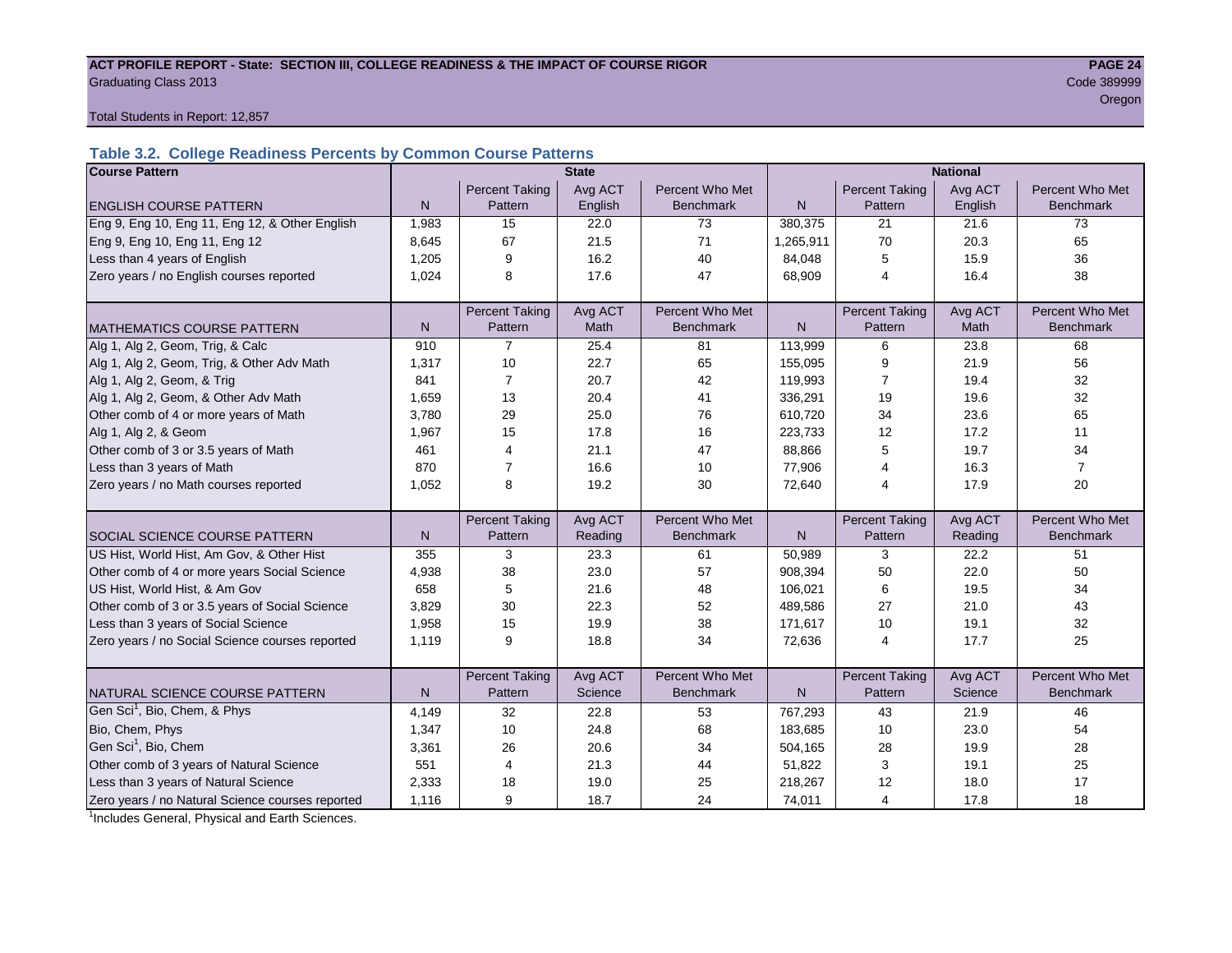## Section IV Career and Educational Aspirations

Beginning with the Graduating Class of 2013, all students whose scores are college reportable, both standard and extended time tests, are now included. Also beginning with the 2013 Graduating Class data, College Readiness Benchmarks for Reading and Science were updated to reflect the most recent college coursework research.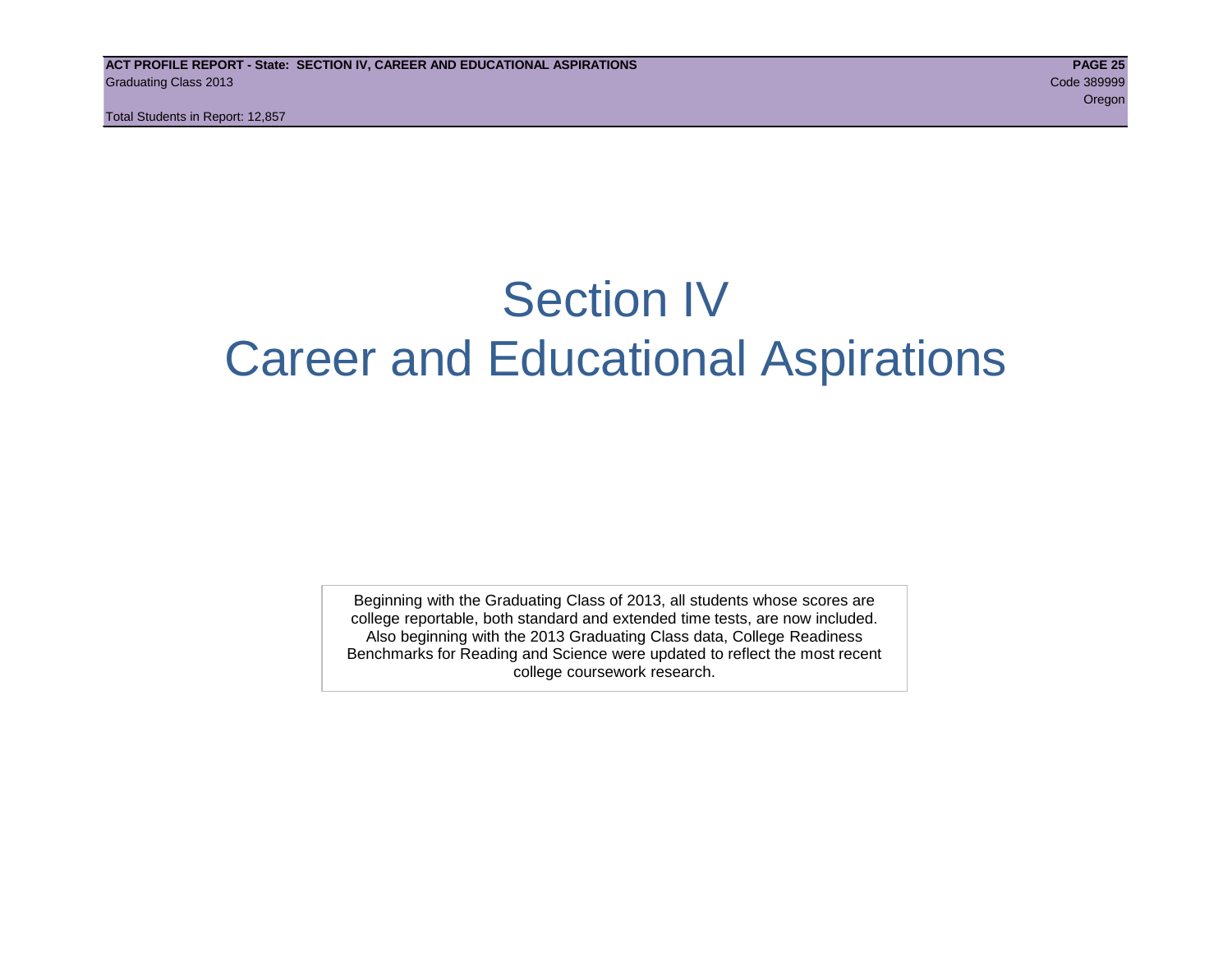## **ACT PROFILE REPORT - State: SECTION IV, CAREER AND EDUCATIONAL ASPIRATIONS PAGE 26** Graduating Class 2013 Code 389999

## oregon and the contract of the contract of the contract of the contract of the contract of the contract of the

#### Total Students in Report: 12,857

**Table 4.1. Distribution of Planned Educational Majors for All Students by College Plans**

|                                              | <b>All Students</b><br>Plan on 2 Years or Less of College |                      |         |                |                      | Plan on 4 Years or More of College |       |                      |         |
|----------------------------------------------|-----------------------------------------------------------|----------------------|---------|----------------|----------------------|------------------------------------|-------|----------------------|---------|
|                                              |                                                           |                      | Avg ACT |                |                      | Avg ACT                            |       |                      | Avg ACT |
| <b>Planned Educational Major</b>             | N <sup>1</sup>                                            | Percent <sup>2</sup> | Comp    | N <sub>1</sub> | Percent <sup>2</sup> | Comp                               | N.    | Percent <sup>2</sup> | Comp    |
| Agriculture & Natural Resources Conservation | 189                                                       |                      | 20.7    | 20             | 3                    | 15.5                               | 155   | $\overline{2}$       | 21.5    |
| Architecture                                 | 144                                                       |                      | 20.4    | 5              |                      | 13.0                               | 130   |                      | 20.5    |
| Area, Ethnic, & Multidisciplinary Studies    | 14                                                        | $\Omega$             | 21.4    | $\overline{2}$ | $\Omega$             | 18.0                               | 9     | $\Omega$             | 22.6    |
| Arts: Visual & Performing                    | 1,052                                                     | 8                    | 20.5    | 78             | 12                   | 17.5                               | 882   | 9                    | 21.1    |
| <b>Business</b>                              | 1,222                                                     | 10                   | 21.4    | 73             | 11                   | 16.7                               | 1,083 | 11                   | 21.7    |
| Communications                               | 264                                                       | $\overline{2}$       | 22.3    | $\overline{7}$ |                      | 16.9                               | 246   | $\overline{2}$       | 22.4    |
| Community, Family, & Personal Services       | 380                                                       | 3                    | 18.0    | 67             | 10                   | 15.6                               | 274   | 3                    | 18.8    |
| <b>Computer Science &amp; Mathematics</b>    | 289                                                       | $\overline{2}$       | 24.9    | 10             | 2                    | 18.2                               | 259   | 3                    | 25.2    |
| Education                                    | 500                                                       | 4                    | 20.5    | 27             | 4                    | 16.1                               | 438   | Δ                    | 20.8    |
| Engineering                                  | 1,121                                                     | 9                    | 24.3    | 36             | 6                    | 16.2                               | 1,025 | 10                   | 24.7    |
| Engineering Technology & Drafting            | 171                                                       |                      | 20.0    | 26             | 4                    | 15.2                               | 134   | $\mathbf{1}$         | 21.0    |
| English & Foreign Languages                  | 224                                                       | 2                    | 23.7    | 5              |                      | 16.8                               | 204   | $\mathcal{P}$        | 23.9    |
| Health Administration & Assisting            | 238                                                       | $\overline{2}$       | 17.7    | 24             |                      | 15.7                               | 195   | 2                    | 17.9    |
| Health Sciences & Technologies               | 2.119                                                     | 16                   | 21.3    | 68             | 11                   | 16.6                               | 1,925 | 19                   | 21.6    |
| Philosophy, Religion, & Theology             | 63                                                        | 0                    | 21.5    | $\overline{2}$ | 0                    | 18.0                               | 55    |                      | 21.5    |
| Repair, Production, & Construction           | 116                                                       |                      | 18.5    | 37             | 6                    | 17.3                               | 60    | 1                    | 18.9    |
| Sciences: Biological & Physical              | 928                                                       |                      | 24.5    | 15             | $\overline{2}$       | 17.7                               | 862   | 9                    | 24.7    |
| Social Sciences & Law                        | 1,071                                                     | 8                    | 22.3    | 23             | 4                    | 16.0                               | 984   | 10                   | 22.5    |
| <b>Undecided</b>                             | 1,378                                                     | 11                   | 22.5    | 66             | 10                   | 16.1                               | 1,064 | 10                   | 23.1    |
| No Response                                  | 1,335                                                     | 10                   | 18.4    | 43             | 7                    | 14.7                               | 131   |                      | 17.7    |

1 2-Year and 4-Year "N" counts do not reflect "Missing" and "Other" college plans, therefore they may not add up to the N count for All Students.

<sup>2</sup>Percent of students tested within College Plan groups (All Students, 2-Year, 4-Year).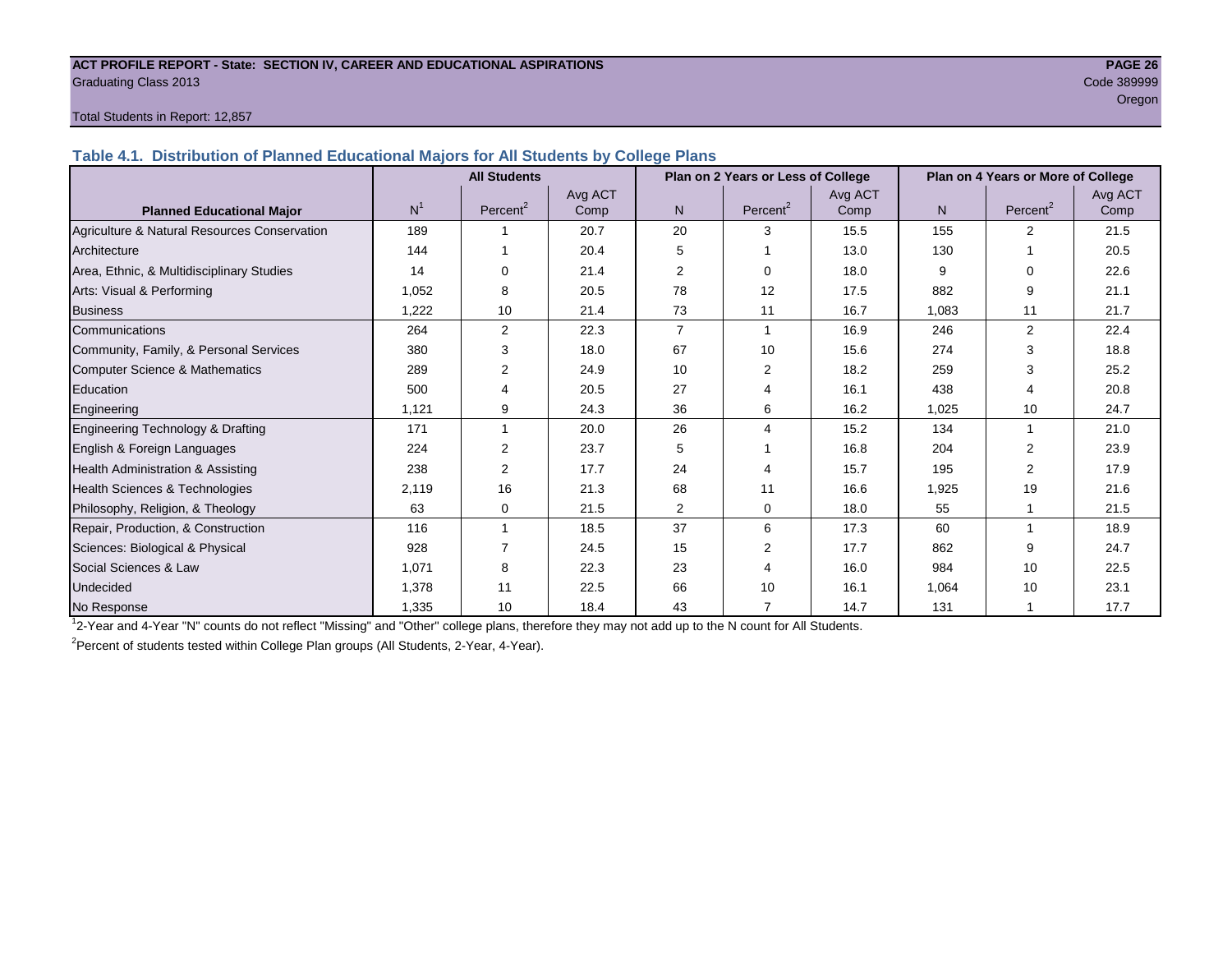#### **ACT PROFILE REPORT - State: SECTION IV, CAREER AND EDUCATIONAL ASPIRATIONS PAGE 27** Graduating Class 2013 Code 389999

#### Total Students in Report: 12,857

#### **Table 4.2. Average ACT Composite Scores for Racial/Ethnic Groups by Post-Secondary Educational Aspirations**

| <b>Educational Degree</b> |       | <b>All Racial/Ethnic Groups</b><br><b>Combined</b> |     | <b>Black/African American</b> |    | American Indian/ Alaska Native |       | White   | <b>Hispanic/Latino</b> |         |  |
|---------------------------|-------|----------------------------------------------------|-----|-------------------------------|----|--------------------------------|-------|---------|------------------------|---------|--|
| <b>Aspirations</b>        | N.    | Average                                            | N.  | Average                       | N. | Average                        | N     | Average | N                      | Average |  |
| Voc-Tech                  | 137   | 15.9                                               |     | 12.9                          |    | 15.0                           | 71    | 17.0    | 22                     | 14.4    |  |
| 2-yr College Degree       | 509   | 16.3                                               | 14  | 14.9                          |    | 16.2                           | 276   | 17.6    | 123                    | 14.4    |  |
| <b>Bachelors Degree</b>   | 5.034 | 20.5                                               | 156 | 15.9                          | 46 | 17.5                           | 3,212 | 21.6    | 714                    | 17.4    |  |
| <b>Graduate Study</b>     | 2.411 | 24.1                                               | 56  | 17.8                          | 16 | 19.6                           | 1,649 | 24.8    | 227                    | 20.6    |  |
| Prof. Level Degree        | 2.695 | 23.8                                               | 71  | 19.1                          | 21 | 22.7                           | 1.552 | 24.7    | 337                    | 19.4    |  |
| Other                     | 283   | 18.1                                               | ົ   | 15.4                          |    |                                | 147   | 19.1    | 40                     | 15.4    |  |
| No Response               | .788  | 19.9                                               | 67  | 14.6                          | 27 | 15.1                           | 898   | 21.5    | 304                    | 16.1    |  |

| <b>Educational Degree</b> | <b>All Racial/Ethnic Groups</b><br><b>Combined</b> |         | Asian |         | Native Hawaiian/<br><b>Other Pacific Islander</b> |         | Two or more races |         | Prefer not to respond/<br><b>No Response</b> |         |  |
|---------------------------|----------------------------------------------------|---------|-------|---------|---------------------------------------------------|---------|-------------------|---------|----------------------------------------------|---------|--|
| <b>Aspirations</b>        | N.                                                 | Average | N     | Average | N                                                 | Average | N                 | Average | N                                            | Average |  |
| Voc-Tech                  | 137                                                | 15.9    |       | 13.6    |                                                   | 29.0    |                   | 16.2    | 18                                           | 15.0    |  |
| 2-yr College Degree       | 509                                                | 16.3    |       | 15.0    |                                                   | 14.3    | 35                | 16.1    | 42                                           | 14.8    |  |
| <b>Bachelors Degree</b>   | 5,034                                              | 20.5    | 226   | 20.4    | 40                                                | 16.3    | 339               | 20.8    | 30 <sup>4</sup>                              | 19.4    |  |
| <b>Graduate Study</b>     | 2,411                                              | 24.1    | 145   | 24.3    |                                                   | 18.8    | 156               | 24.4    | 15 <sup>′</sup>                              | 24.1    |  |
| Prof. Level Degree        | 2.695                                              | 23.8    | 314   | 25.1    | 10                                                | 20.4    | 206               | 23.9    | 184                                          | 24.7    |  |
| Other                     | 283                                                | 18.1    | 20    | 16.9    |                                                   | 15.2    | 19                | 18.8    | 44                                           | 18.5    |  |
| No Response               | 1,788                                              | 19.9    | 130   | 21.7    | 10                                                | 18.2    | 134               | 19.4    | 218                                          | 20.1    |  |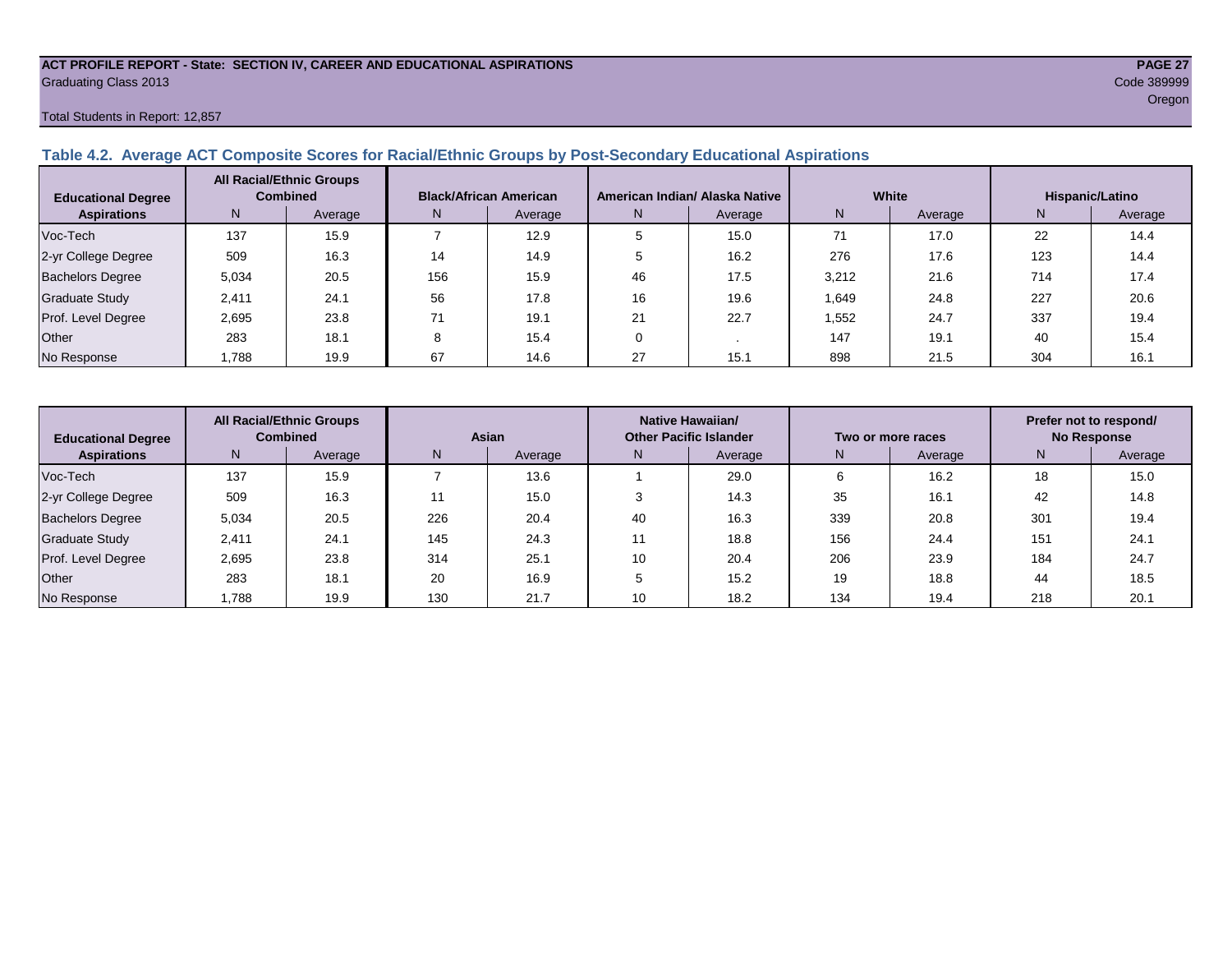## **ACT PROFILE REPORT - State: SECTION IV, CAREER AND EDUCATIONAL ASPIRATIONS PAGE 28** Graduating Class 2013 Code 389999

#### Total Students in Report: 12,857

### **Table 4.3. Students' Score Report Preferences at Time of Testing**

|                                       |              |                           |                                           |          | <b>Percent of Students in</b> |                 |                 |                 |                 |                 |                |
|---------------------------------------|--------------|---------------------------|-------------------------------------------|----------|-------------------------------|-----------------|-----------------|-----------------|-----------------|-----------------|----------------|
|                                       |              | <b>Number of Students</b> | <b>College Readiness Standards Ranges</b> |          |                               |                 |                 |                 |                 |                 |                |
|                                       |              | 2nd-6th                   |                                           |          |                               |                 |                 |                 |                 |                 |                |
| Name                                  | <b>State</b> | Total                     | 1st Choice                                | Choice   | $01 - 12$                     | $13 - 15$       | $16 - 19$       | $20 - 23$       | 24-27           | 28-32           | 33-36          |
| UNIVERSITY OF OREGON                  | Oregon       | 3,341                     | 1,253                                     | 2,088    | 4                             | 11              | 24              | 28              | 21              | 10              |                |
| <b>OREGON STATE UNIVERSITY</b>        | Oregon       | 3,321                     | 1,330                                     | 1,991    | 3                             | 9               | 23              | 30              | 22              | 12              | $\overline{2}$ |
| PORTLAND STATE UNIVERSITY             | Oregon       | 2,022                     | 529                                       | 1,493    | 5                             | 16              | 30              | 28              | 15              | 6               | $\Omega$       |
| STATE-COLLEGE/NO REPORTS NOW          | lowa         | 1,266                     | 1,266                                     | $\Omega$ | 9                             | 17              | 20              | 21              | 18              | 12              | 4              |
| PORTLAND COMMUNITY COLLEGE            | Oregon       | 1,123                     | 435                                       | 688      | 12                            | 25              | 29              | 23              | 9               | $\overline{2}$  | 0              |
| <b>WESTERN OREGON UNIVERSITY</b>      | Oregon       | 1,097                     | 286                                       | 811      | $\overline{7}$                | 20              | 31              | 27              | 12              | 3               | $\Omega$       |
| UNIVERSITY OF PORTLAND                | Oregon       | 1,033                     | 196                                       | 837      | 5                             | 14              | 24              | 25              | 21              | 9               | $\mathbf{1}$   |
| UNIVERSITY OF WASHINGTON              | Washington   | 542                       | 127                                       | 415      | $\overline{2}$                | 6               | 14              | 23              | 28              | 22              | 5              |
| SOUTHERN OREGON UNIVERSITY            | Oregon       | 478                       | 114                                       | 364      | 3                             | 13              | 27              | 31              | 19              | 6               | $\Omega$       |
| <b>PACIFIC UNIVERSITY</b>             | Oregon       | 446                       | 105                                       | 341      | 5                             | 12              | 25              | 26              | 23              | $\overline{7}$  | $\mathbf 1$    |
| <b>GEORGE FOX UNIVERSITY</b>          | Oregon       | 413                       | 131                                       | 282      | 5                             | 10              | 20              | 32              | 23              | 9               | 1              |
| ART INSTITUTE OF PORTLAND THE         | Oregon       | 369                       | 137                                       | 232      | $\overline{7}$                | 24              | 33              | 24              | $9\,$           | $\overline{2}$  | 0              |
| <b>LINFIELD COLLEGE</b>               | Oregon       | 365                       | 92                                        | 273      | $\overline{2}$                | 9               | 22              | 32              | 25              | 9               |                |
| OREGON INSTITUTE OF TECHNOLOGY        | Oregon       | 364                       | 116                                       | 248      | 4                             | 11              | 24              | 32              | 18              | 10              |                |
| <b>LANE COMMUNITY COLLEGE</b>         | Oregon       | 344                       | 125                                       | 219      | 8                             | 24              | 37              | 22              | 8               |                 | $\Omega$       |
| <b>BRIGHAM YOUNG UNIVERSITY</b>       | Utah         | 340                       | 226                                       | 114      | $\mathbf{1}$                  | 3               | 12              | 25              | 34              | 21              | 5              |
| <b>STANFORD UNIVERSITY</b>            | California   | 308                       | 95                                        | 213      | 1                             | $\overline{2}$  | $\overline{7}$  | 14              | 22              | 37              | 18             |
| LEWIS AND CLARK COLLEGE               | Oregon       | 294                       | 51                                        | 243      | 5                             | 10              | 16              | 27              | 23              | 16              | $\overline{2}$ |
| <b>BRIGHAM YOUNG UNIVERSITY-IDAHO</b> | Idaho        | 285                       | 101                                       | 184      | $\mathbf{1}$                  | $\overline{2}$  | 17              | 29              | 31              | 18              | 3              |
| UNIVERSITY OF SOUTHERN CALIFORNIA     | California   | 281                       | 83                                        | 198      | 5                             | 9               | 16              | 23              | 22              | 21              | 5              |
| <b>ARIZONA STATE UNIVERSITY</b>       | Arizona      | 241                       | 64                                        | 177      | $\overline{2}$                | 13              | 30              | 32              | 15              | $\overline{7}$  | $\Omega$       |
| <b>WILLAMETTE UNIVERSITY</b>          | Oregon       | 231                       | 41                                        | 190      | 4                             | 10              | 23              | 26              | 26              | 10              |                |
| OSU-CASCADES CAMPUS                   | Oregon       | 219                       | 57                                        | 162      | $\overline{7}$                | 19              | 30              | 24              | 12              | 8               |                |
| CENTRAL OREGON COMMUNITY COLLEGE      | Oregon       | 218                       | 89                                        | 129      | 11                            | 22              | 25              | 29              | 11              |                 | 0              |
| <b>NCAA ELIGIBILITY CENTER</b>        | Indiana      | 202                       | 69                                        | 133      | $\overline{2}$                | 8               | 24              | 27              | 24              | 13              | 1              |
| EASTERN OREGON UNIVERSITY             | Oregon       | 190                       | 53                                        | 137      | $\overline{7}$                | 20              | 24              | 29              | 12              | 8               | $\Omega$       |
| <b>CONCORDIA UNIVERSITY-OR</b>        | Oregon       | 185                       | 44                                        | 141      | 6                             | 16              | 28              | 28              | 16              | 5               | $\Omega$       |
| MT HOOD COMMUNITY COLLEGE             | Oregon       | 184                       | 41                                        | 143      | 16                            | 32              | 30              | 15              | $\overline{7}$  |                 | $\Omega$       |
| UNIVERSITY OF CALIFORNIA-BERKELEY     | California   | 181                       | 30                                        | 151      | 1                             | $\mathbf{1}$    | 10              | 19              | 26              | 31              | 13             |
| <b>GONZAGA UNIVERSITY</b>             | Washington   | 178                       | 49                                        | 129      | $\mathbf 1$                   | $\mathbf 1$     | $\overline{7}$  | 33              | 30              | 24              | 4              |
| All Other Institutions                |              | 10,771                    | 2,657                                     | 8,114    | 4                             | 10              | 18              | 26              | 23              | 17              | 4              |
| Total                                 |              | 30,832                    | 9,992                                     | 20,840   | $\overline{5}$                | $\overline{12}$ | $\overline{22}$ | $\overline{26}$ | $\overline{20}$ | $\overline{12}$ | $\overline{2}$ |

oregon and the contract of the contract of the contract of the contract of the contract of the contract of the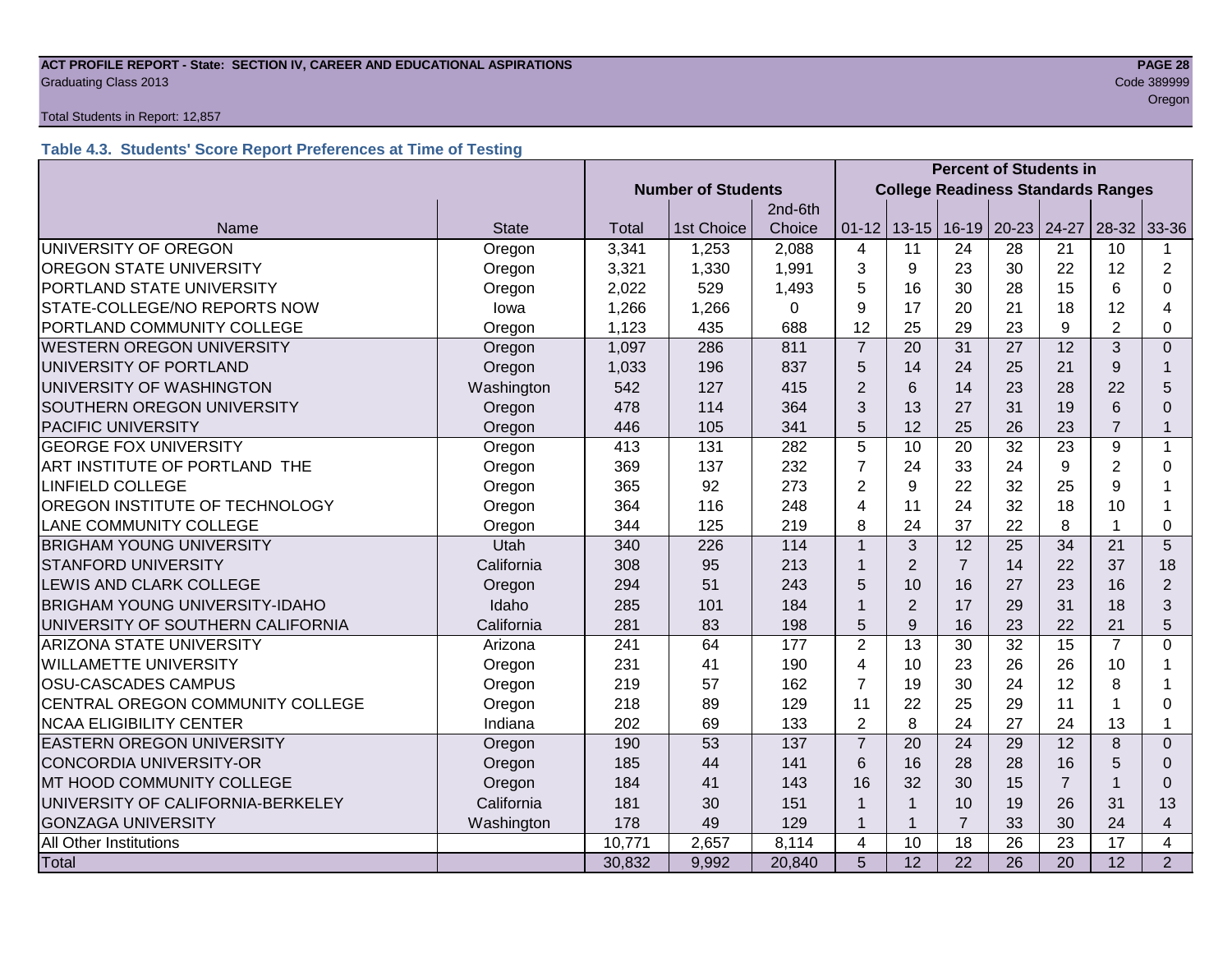## Section V Optional Writing Test Results

Beginning with the Graduating Class of 2013, all students whose scores are college reportable, both standard and extended time tests, are now included. Also beginning with the 2013 Graduating Class data, College Readiness Benchmarks for Reading and Science were updated to reflect the most recent college coursework research.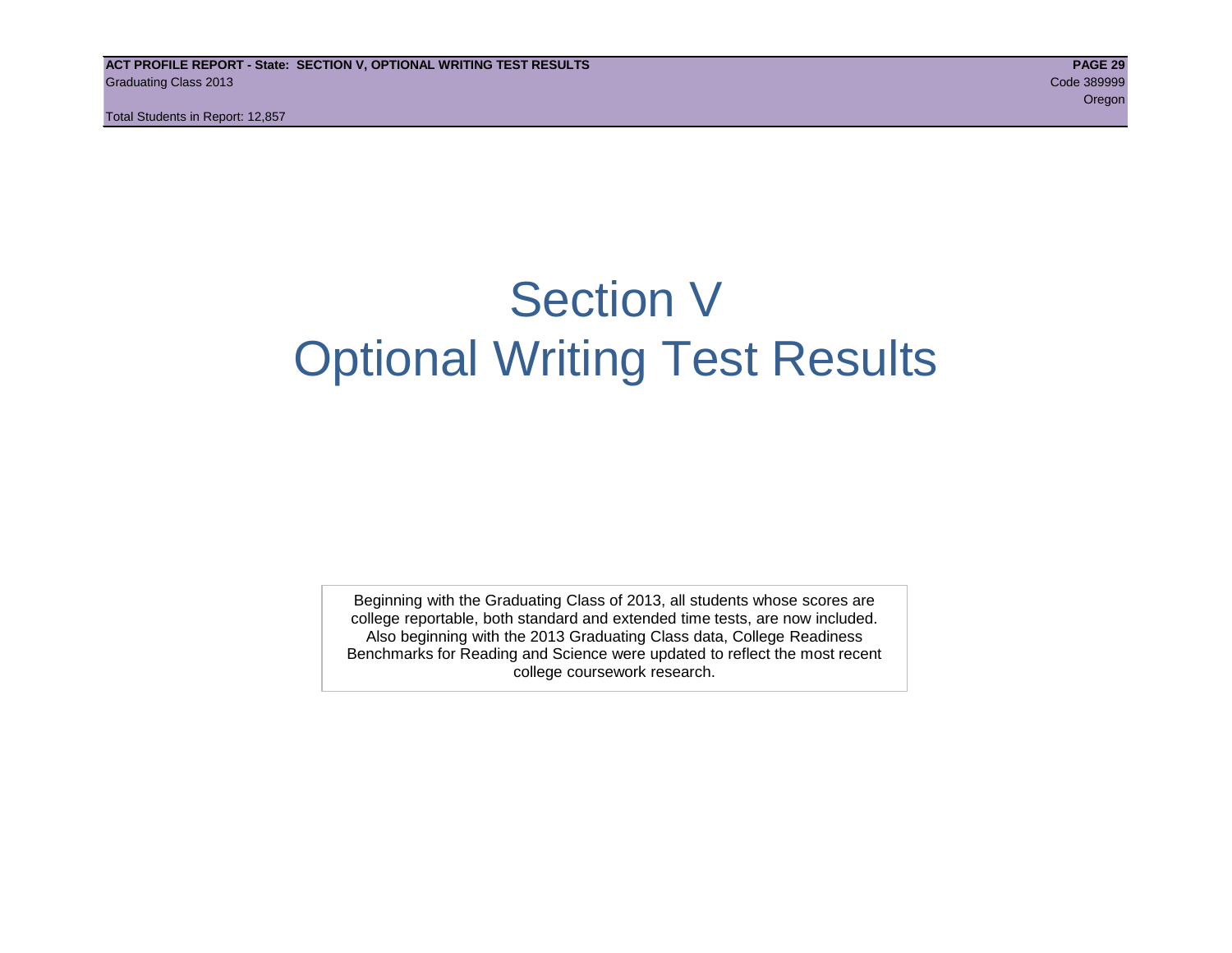#### **ACT PROFILE REPORT - State: SECTION V, OPTIONAL WRITING TEST RESULTS PAGE 30** Graduating Class 2013 Code 389999

#### Total Students in Report: 12,857

oregon and the contract of the contract of the contract of the contract of the contract of the contract of the

| Table 5.1. Average ACT English and Writing Scores by Race/Ethnicity and Gender for students who took ACT Writing |              |          |                           |                |              |                 |                                 |                 |  |  |  |
|------------------------------------------------------------------------------------------------------------------|--------------|----------|---------------------------|----------------|--------------|-----------------|---------------------------------|-----------------|--|--|--|
|                                                                                                                  |              |          | <b>Average ACT Scores</b> |                |              |                 |                                 |                 |  |  |  |
|                                                                                                                  | N            |          |                           | <b>English</b> |              | <b>Essay</b>    | <b>English/Writing Combined</b> |                 |  |  |  |
|                                                                                                                  | <b>State</b> | National | <b>State</b>              | National       | <b>State</b> | <b>National</b> | <b>State</b>                    | <b>National</b> |  |  |  |
| <b>All Students</b>                                                                                              | 11,639       | 942,769  | 20.8                      | 21.3           | 7.0          | 7.0             | 20.2                            | 20.5            |  |  |  |
| Black/African American                                                                                           | 345          | 114,751  | 14.9                      | 16.3           | 6.1          | 6.1             | 15.1                            | 16.0            |  |  |  |
| American Indian/Alaska Native                                                                                    | 98           | 6,031    | 16.4                      | 16.8           | 5.9          | 6.1             | 15.9                            | 16.4            |  |  |  |
| White                                                                                                            | 6,956        | 518,407  | 22.2                      | 22.9           | 7.2          | 7.2             | 21.4                            | 21.9            |  |  |  |
| Hispanic/Latino                                                                                                  | 1,621        | 151.504  | 16.0                      | 18.6           | 6.4          | 6.8             | 16.1                            | 18.3            |  |  |  |
| Asian                                                                                                            | 812          | 54,580   | 21.9                      | 23.5           | 7.3          | 7.6             | 21.2                            | 22.7            |  |  |  |
| Native Hawaiian/Other Pac. Isl.                                                                                  | 75           | 2,812    | 15.9                      | 19.5           | 6.7          | 6.9             | 16.3                            | 19.2            |  |  |  |
| <b>Two or more races</b>                                                                                         | 835          | 35,355   | 21.0                      | 21.5           | 7.0          | 7.0             | 20.3                            | 20.6            |  |  |  |
| Prefer not/No Response                                                                                           | 897          | 59,329   | 20.3                      | 21.8           | 6.8          | 7.1             | 19.7                            | 20.9            |  |  |  |
| <b>Males</b>                                                                                                     | 5,425        | 423.104  | 20.4                      | 21.0           | 6.7          | 6.7             | 19.6                            | 20.1            |  |  |  |
| Females                                                                                                          | 6.075        | 513,945  | 21.2                      | 21.6           | 7.2          | 7.2             | 20.7                            | 20.9            |  |  |  |
| <b>Missing</b>                                                                                                   | 139          | 5,720    | 16.1                      | 16.6           | 6.1          | 6.3             | 15.9                            | 16.5            |  |  |  |